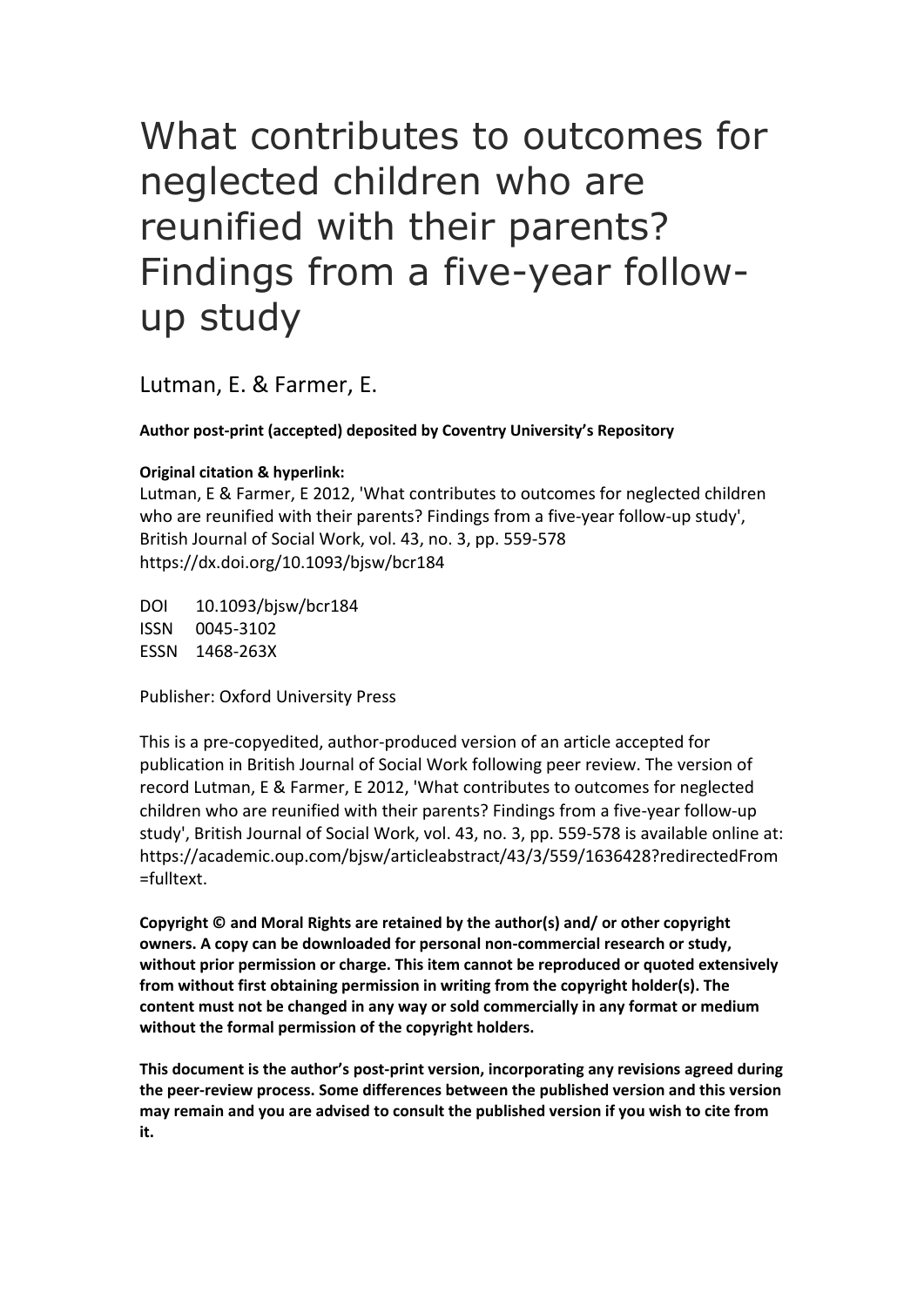# **What contributes to outcomes for neglected children who are reunified with their parents? Findings from a five year follow-up study**

## **Eleanor Lutman and Elaine Farmer**

# **Background**

Child neglect affects 8.4 percent of children and young people at some point in their childhoods (Radford *et al* 2011). It is also the most frequently reported form of child maltreatment (Dubowitz *et al* 2005), with the proportion of children in England subject to child protection plans on the grounds of neglect increasing from 39 per cent in 2002 to 44 per cent in 2010 (Department of Health 2002, Department for Education 2010).

Neglect is a heterogenous category that varies by type, severity and chronicity (Dubowitz *et al*  1993), by perpetrator and by the child's age (Zuravin 1999), with age being particularly important in considering its impact (Gaudin 1999). Definitions usually emphasize a child's needs not being met, generally through acts of omission and resulting in harm or impairment (Dubowitz *et al* 1993, De Panfilis 1999). Whilst researchers are exercised by the lack of a standard definition of child neglect (Dubowitz *et al* 2005, McSherry 2007), practitioners struggle to decide where thresholds of minimal acceptable care should be set.

Research (principally from the US) consistently shows that neglect has a negative impact on developmental outcomes for children, including serious long-term effects on children's cognitive, socio-emotional and behavioural development (Hildyard and Wolfe 2002), health (Drotar *et al*  1990) and early attachment (Howe *et al* 2000), and the effects appear to be cumulative (Hildyard and Wolfe 2002).

Yet, in spite of this, there has until recently been relatively little research on child neglect in the UK (eg. Jones and Gupta 1998, Stone 1998, Thoburn *et al* 2000, Gardner 2008). Studies in the recent Department for Education research initiative on Safeguarding have begun to fill this gap, with two relevant research reviews (Daniel *et al* 2011, Rees *et al* 2011). There remains a pressing need for research evidence for practitioners about how best to help neglected children. Once such children have been identified, do professionals intervene effectively and are children then kept safe? What are the outcomes for children when viewed over a five year period? It is these gaps in information that this study addressed.

1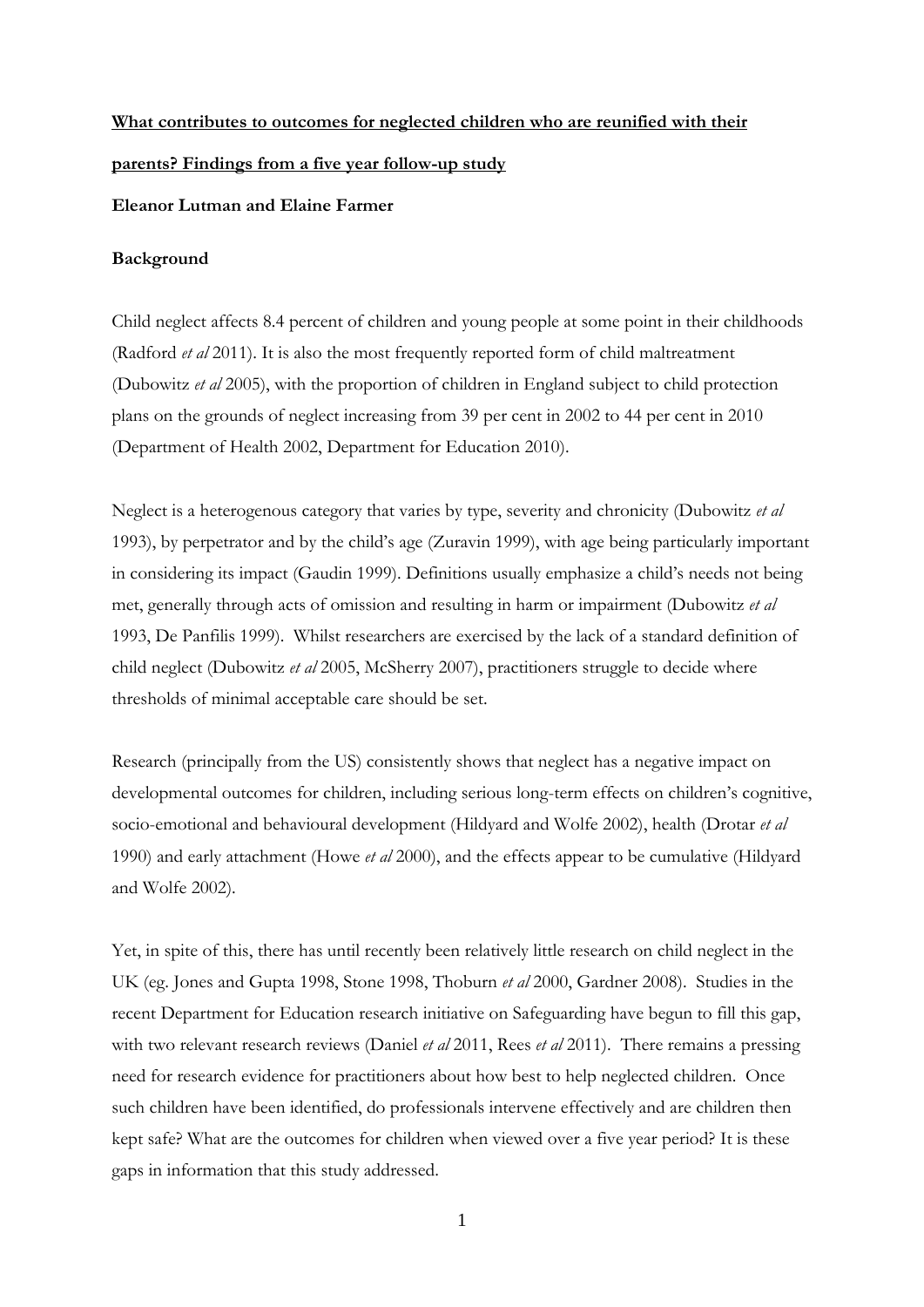### **Research methods**

This research, which was funded by what is now the Department for Education, followed up a cohort of neglected children in England who had been looked after and then reunified (Farmer and Lutman forthcoming). These neglected children may therefore be at the more severe end of the spectrum. The research built on data collected for a study on reunification (Farmer *et al* 2011), which followed up for two years children who returned home to a parent from care during a one-year period. The current study employed a catch-up prospective design whereby the sub-sample of 110 neglected children from that study, (supplemented by 28 new cases which were drawn in exactly the same way to increase the sample size), were followed up for five years from the date of their original return home, that is for a further three years.

The research was conducted in seven local authorities in England, three of which had sizeable black and minority ethnic populations. The case files of the 138 children were reviewed using a structured schedule and a detailed narrative summary was written for each child. Data on the final three year period were gathered, which included details of the neglect, services and the management of the case from the first referral to the five year follow-up.

Case closure was a limitation. In total, 102 of the 138 cases in the study had been open at some point during the final three year period and so we had the most information about children receiving long-term services and somewhat less for closed cases which had sometimes been more successful.

In this article we focus on the outcomes of this sample of neglected reunified children and the factors related to their outcomes. Chi square analyses were undertaken on categorical variables and ANOVA or correlations on continuous variables. Relationships were considered to be statistically significant where  $p<0.05$ , although most reached a higher significance level. Given the large number of variables that were explored, only variables where the association with outcome was less than *p*<0.02 were considered in the final regression models. We report our detailed findings on how their cases were managed elsewhere.

#### **The characteristics and backgrounds of the children**

2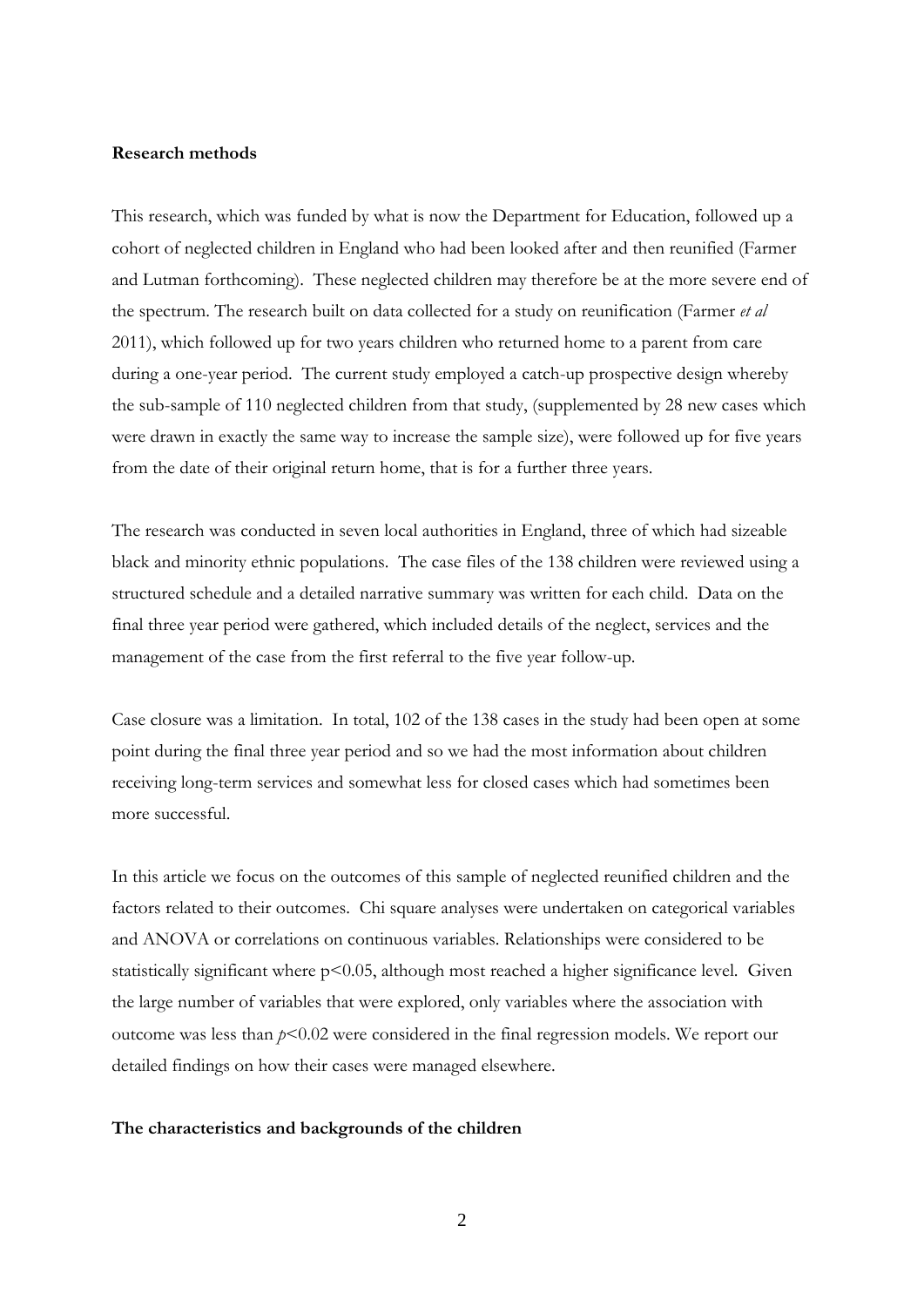As Table 1 shows, three fifths of the children in the sample were boys and one in five was from a minority ethnic group. At the start of the return just over half were under 10.

|                |                                         | n   | $\frac{0}{0}$                   |
|----------------|-----------------------------------------|-----|---------------------------------|
| Males          |                                         | 82  | 59                              |
| Females        |                                         | 56  | 41                              |
|                | Age in years at the start of the return |     | $M = 8.1$ (sd 4.56), range 0-14 |
| Aged 0-4 years |                                         | 36  | 26                              |
|                | Aged 5-9 years                          | 38  | 28                              |
|                | Aged 10-14 years                        | 64  | 46                              |
| Ethnicity:     | White                                   | 112 | 81                              |
|                | Mixed ethnicity                         | 19  | 14                              |
|                | Black African/Black                     | 7   | 5                               |
|                | Caribbean/Asian/                        |     |                                 |
|                | South American                          |     |                                 |
| Disability     |                                         |     | 12                              |

**Table 1: Characteristics of the children (n=138 from 104 families)**

The children in the sample had all been neglected prior to entering care before being returned to a parent in the sample selection year. (The term 'return' refers to this reunification unless otherwise specified). Most had experienced a lack of appropriate supervision and many had been physically neglected, where their needs for food, clothing, cleanliness or safety had not been met (Table 2). Over three quarters of the children had been emotionally neglected (denied adequate warmth, rejected, isolated at home, witnessed domestic abuse or took on the parenting role: these were mostly acts of omission rather than the commission/intention found with emotional abuse). Educational neglect affected half of them, involving infrequent attendance at nursery or school or a severe lack of stimulation, whilst a third had not been taken for arranged medical, dental or more rarely mental health treatment. Only six per cent of children had experienced just one type of neglect, with a quarter experiencing two. Thirty per cent had been subjected to three types, twenty-eight per cent four and 11 per cent all five forms of neglect.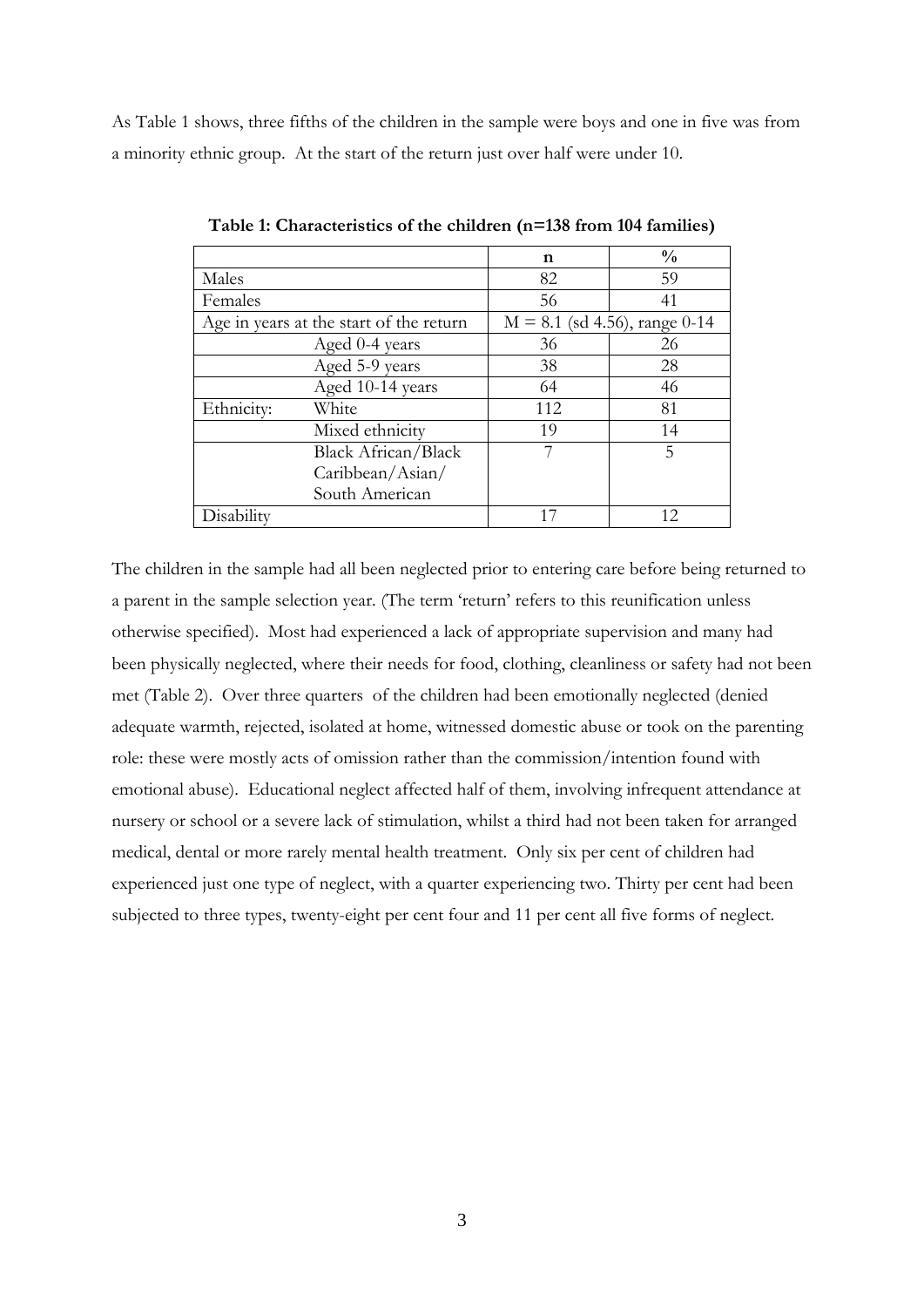| Type of neglect                            | Frequency | $\frac{0}{0}$ |
|--------------------------------------------|-----------|---------------|
| Supervisory neglect $(n=123)$              | 106       | 86            |
| Physical neglect (including nutritional &  | 107       | 81            |
| pre-natal neglect) $n=133$                 |           |               |
| Emotional neglect $(n=130)$                | 101       | 78            |
| Educational or cognitive neglect $(n=122)$ | 60        | 49            |
| Medical neglect (including neglect of      | 42        | 34            |
| mental health needs) n=123                 |           |               |

**Table 2: Types of neglect**

The sample sizes vary in this table due to missing data in some cases

In addition, most of the neglected children (84 per cent) were subject to other forms of maltreatment, in particular emotional (65 per cent) and physical abuse (61 per cent) and more rarely sexual abuse (27 per cent). Seventeen per cent of the children had experienced neglect and all these other types of abuse.

The children had often lived with parents with difficulties such as domestic violence and substance misuse (74 per cent and 66 per cent of families respectively), which often occurred together (40 per cent of families). Additionally, half of the children had had one or more previous periods in care. When they were reunified 43 per cent of the children were on an interim or full care order. Concerns were voiced about these children early on, providing the potential for early intervention, with over half (56 per cent) of the children first referred to children's services before the age of two, including a third referred before birth, and three quarters referred before they started school.

#### **Re-abuse, return disruption and subsequent placements**

By the two year follow-up, 59 per cent of the children had been abused or neglected after reunification. During the next three years, half of the children (48 per cent) with open cases had been abused or neglected. Most of these children (33/48) had also been maltreated during the earlier period, showing the persistence of maltreatment in many families. In addition, by the two year follow-up, half of the returns had ended, rising to 65 per cent by the five year follow-up (Table 3).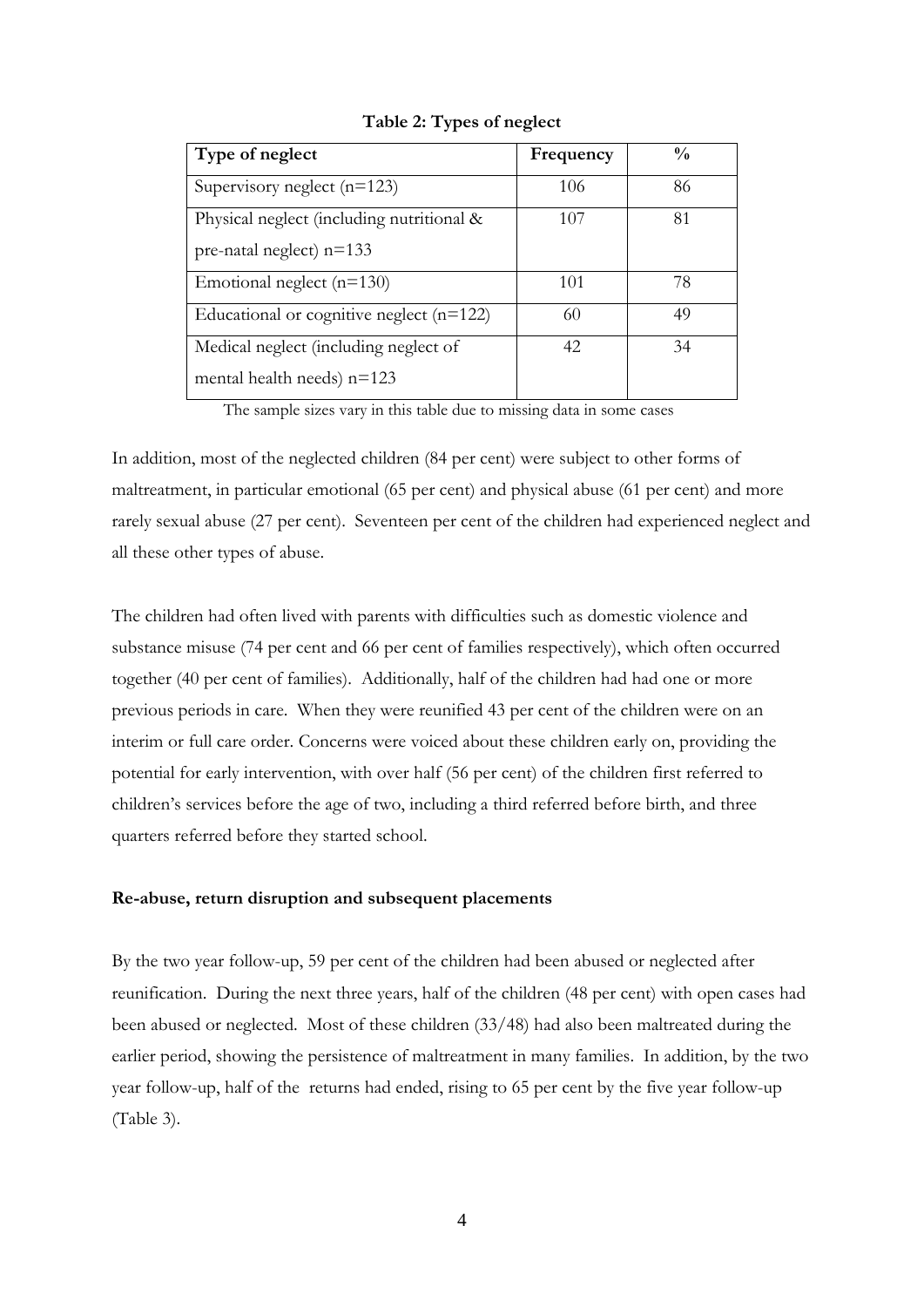| <b>Outcome</b>  |     | At two year<br>follow-up<br>(2003) | follow-up | At five year<br>(2006) |
|-----------------|-----|------------------------------------|-----------|------------------------|
|                 | n   | $\frac{0}{0}$                      | n         | $\frac{0}{0}$          |
| Continuing      | 61  | 44                                 | 40        | 29                     |
| Disrupted       | 69  | 50                                 | 90        | 65                     |
| Outcome unknown | 8   | 6                                  | 8         | 6                      |
| <b>Total</b>    | 138 | 100                                | 138       | 100                    |

**Table 3: Outcome of the return**

# **Subsequent placements where returns had disrupted**

Information was available for 86 of the 90 children<sup>1</sup> whose returns disrupted during the five year follow-up. Their returns had lasted, on average, for 14.7 months (sd 15.13, range 0-56). The average number of different living arrangements they experienced after the returns was 5.9 (sd 5.50; range 1-30), with older children moving significantly more frequently<sup>2</sup>. Sixty per cent of these children spent further time with their parent/s, with three fifths returning home from care once, a fifth twice and another fifth three or more times.

### **Children's outcomes in terms of stability**

To make sense of the varied histories of the children, we grouped them according to their placement 'pathways' during the five year follow-up period (Table 4). The first group of those 'stably at home', included the 40 children whose returns were still continuing and 15 children who remained stably at home in a subsequent return.

The second group of 36 children who were 'placed stably away from home' (in care, kin or adoptive placements) had had an average of 3.3 placements after the return ended (sd 2.15; range 1-9). Five years later, 18 of these children were in care, 11 had been adopted and seven were with relatives.

<sup>&</sup>lt;sup>1</sup> For the other 4 cases where we knew that the study return had ended we did not know the details of the child's subsequent movements as either the file was unavailable or the child had moved out of the authority.

 $^{2}$  Spearman's rho=.37, p<0.001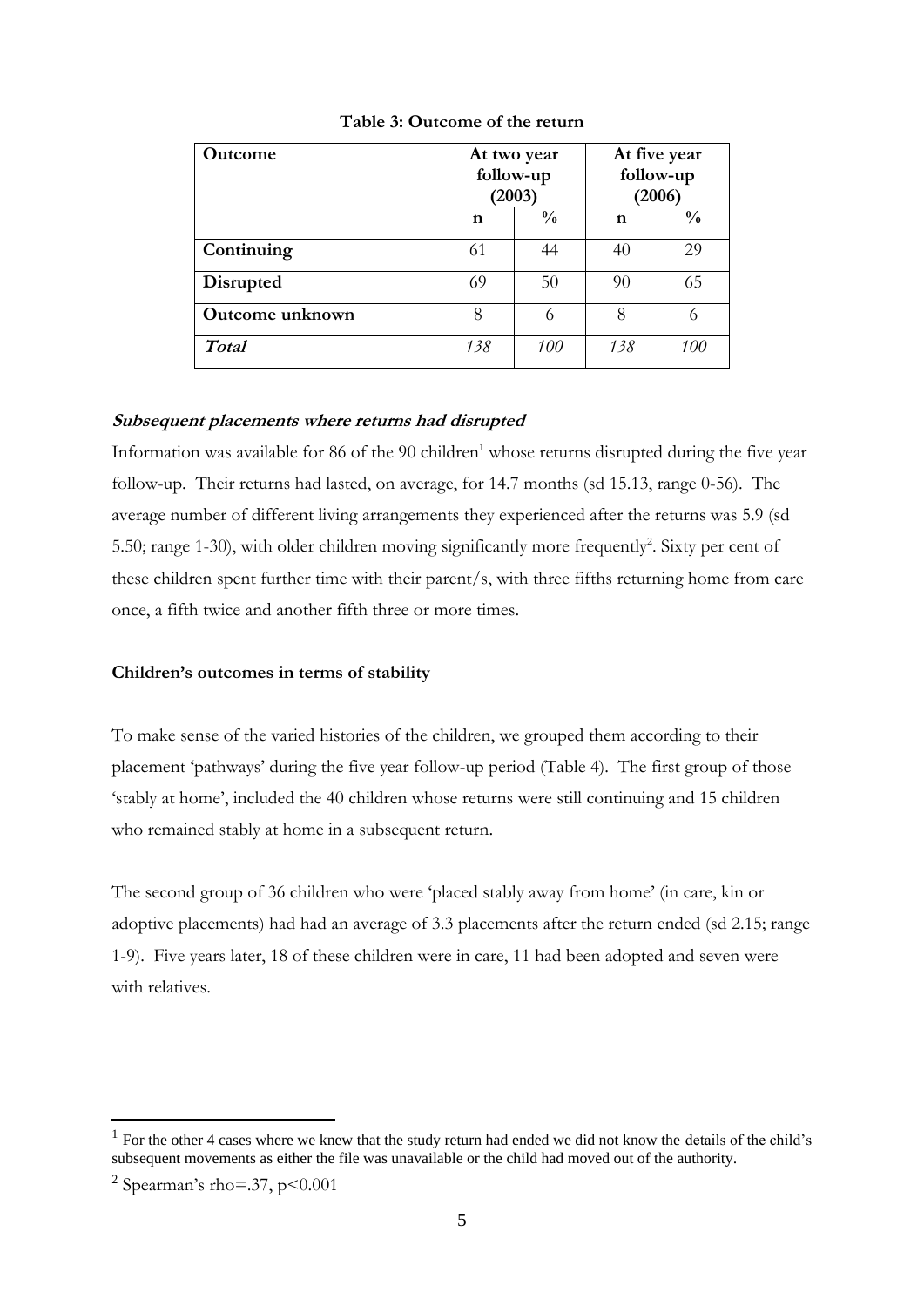The remaining 35 children, the 'unstable' group, experienced multiple moves between care and home or had unstable experiences only within the care system. The children in this group had had an average of 10.1 (sd 6.30, range 3-27) different placements after their returns had ended.

|                       | n      | $\frac{0}{0}$ |
|-----------------------|--------|---------------|
| Stably at home        | 55     | 43.7          |
| Stably away from home | 36     | 28.6          |
| Unstable              | 35     | 27.7          |
| <b>Total</b>          | $126*$ | 100           |

**Table 4: Children's outcomes in terms of stability**

\*The sample size is less than the full sample of 138 as in 12 cases either the outcome of the return was unknown or the child's placement(s) after the return were unknown.

The children in these three stability outcome groups differed significantly in terms of their age at return (see also eg. Sinclair *et al* 2007, Biehal *et al* 2010). The children placed stably away from home were the youngest (mean 5.7 years), followed by the children living stably at home (mean 7.2 years), with the unstable group the oldest (mean 11.5 years). Children in the unstable group had also most often experienced very severe neglect, emotional abuse, rejection, the highest number of neglect experiences (we collected detailed information on particular actions, omissions or incidents that were considered to be neglectful) and high levels of previous adversities (exposure to a range of parental problems, maltreatment or parental death), with at least the latter two factors related to their older age (Table 5).

Other factors which were significantly associated at the bivariate level with children ending up in the unstable group included children having high levels of behavioural and emotional problems before return; no conditions having been set for parents; unplanned reunions (ie precipitated by absconding, parents removing children without children's services agreement or placement breakdown); more behaviour problems or conflict during reunification and lack of specialist help for parents (see also Wade *et al* 2010).

In addition, a range of factors relating to case management were significantly related to unstable outcomes. There had more often been a lack of clear focus on key problems areas, decisions not followed through and cases closed when serious problems were still evident for these children. There were missed opportunities to prevent further harm to children and passive case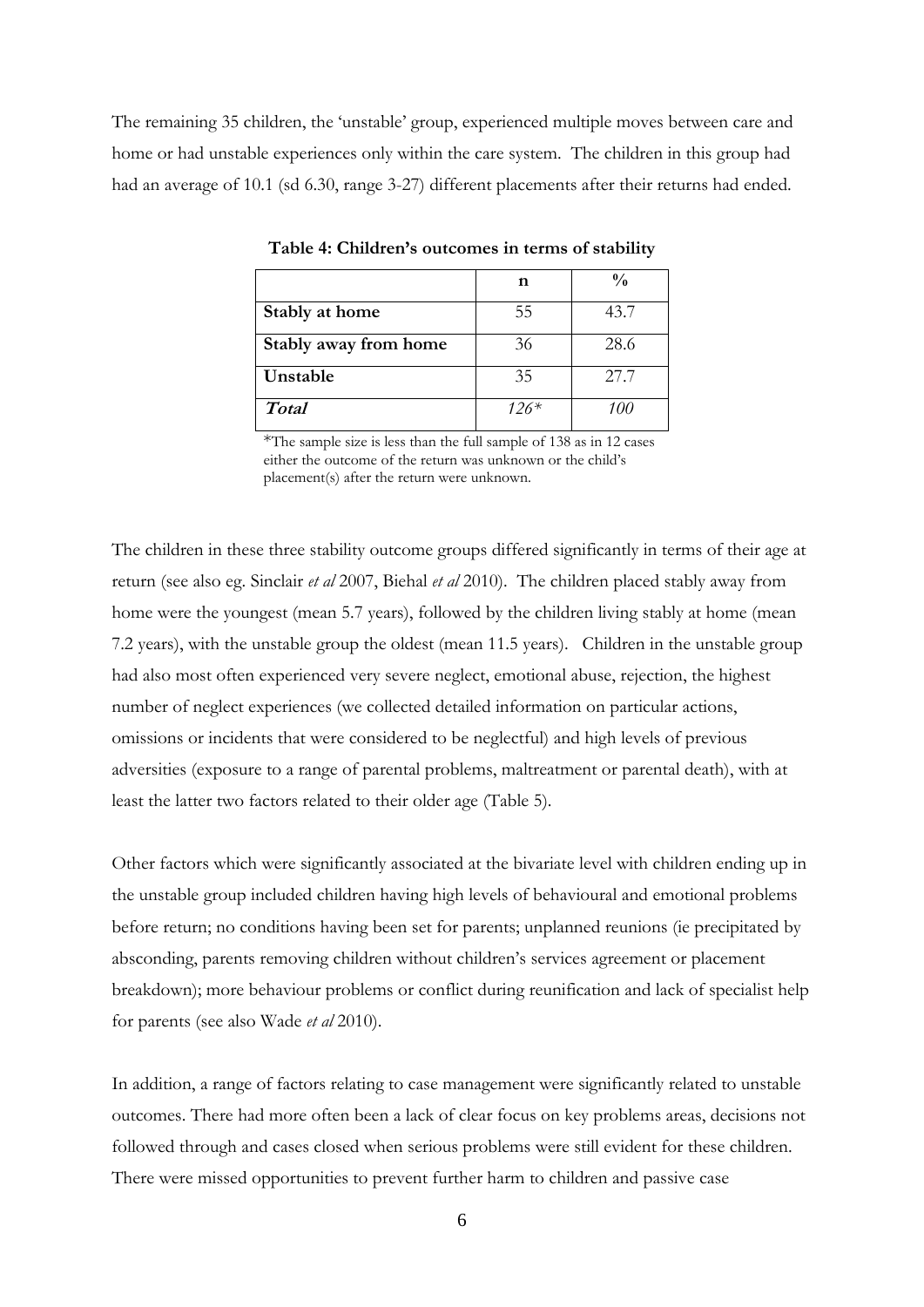management most often evident in this group (the latter was noted when children suffered harm without adequate intervention for long periods, parental problems received little attention and there was little permanence planning).

There were also local authority differences, with a much higher proportion of children in the unstable group in one authority (54 per cent) than the others (16-31 per cent). This is similar to the findings of previous research (Sinclair *et al* 2007).

| <b>Independent variables</b>            |                        | Stability<br>at home | Stability<br>away<br>from<br>home | Unstable | Sig                             |
|-----------------------------------------|------------------------|----------------------|-----------------------------------|----------|---------------------------------|
| <b>Child factors</b>                    |                        |                      |                                   |          |                                 |
| Child's age at return (in<br>years)     | (Mean)                 | 7.2                  | 5.7                               | 11.5     | $F(2, 123) =$<br>20.67, p<0.001 |
| Child has emotional                     | $\overline{No}$        | 43%                  | 74%                               | 17%      | $\chi^2(2)=23.18$ ,             |
| problems (prior to study                | Yes                    | 57%                  | 26%                               | 83%      | p<0.001                         |
| return) $n=123$                         |                        |                      |                                   |          |                                 |
| Child has behaviour                     | $\overline{\text{No}}$ | 44%                  | 75%                               | 14%      | $\chi^2(2)=26.46,$              |
| problems (prior to return)              | Yes                    | 56%                  | 25%                               | 86%      | p<0.001                         |
| $n = 125$                               |                        |                      |                                   |          |                                 |
| Adversities prior to return             |                        |                      |                                   |          |                                 |
| Total number of adversities             | (Mean)                 | 4.4                  | 3.6                               | 5        | $F(2, 123)=6.18$ ,              |
| prior to care                           |                        |                      |                                   |          | p<0.01                          |
| Emotional abuse of child                | $\overline{No}$        | 31%                  | 61%                               | 17%      | $\chi^2(2)=15.92,$              |
| prior to care                           | Yes                    | 69%                  | 39%                               | 83%      | p<0.001                         |
| Child rejected $n=115$                  | $\overline{N}$         | 81%                  | 81%                               | 51%      | $\chi^2(2)=10.78$ ,             |
|                                         | Yes                    | 19%                  | 19%                               | 49%      | p<0.01                          |
| Child singled out for                   | $\overline{No}$        | 88%                  | 90%                               | 63%      | $\chi^2$ (2)=10.63,             |
| rejection n=115                         | Yes                    | 12%                  | 10%                               | 37%      | p<0.01                          |
| Severity of neglect                     | Minor/                 |                      |                                   |          | $\chi^2(2)=8.77$ ,              |
|                                         | Moderate               | 65%                  | 72%                               | 40%      | p<0.02                          |
|                                         | V. Severe              | 35%                  | 28%                               | 60%      |                                 |
| No. of neglect incidents<br>experienced | (Mean)                 | 6.7                  | 6.9                               | 10.1     | $F(2, 123)=8.43$ ,<br>p<0.001   |
| Care and case management factors        |                        |                      |                                   |          |                                 |
| prior to return                         |                        |                      |                                   |          |                                 |
| Specific conditions for                 | $\overline{No}$        | 56%                  | 66%                               | 89%      | $\chi^2$ (2)=10.31,             |
| parents prior to return                 | Yes                    | $44\%$               | 34%                               | $11\%$   | p<0.01                          |
| $n = 125$                               |                        |                      |                                   |          |                                 |
| Return planned                          | $\overline{N}$         | 18%                  | 17%                               | 43%      | $\chi^2(2)=\overline{8.73}$ ,   |
|                                         | Yes                    | 82%                  | 83%                               | 57%      | p<0.02                          |
| <b>Return household factors</b>         |                        |                      |                                   |          |                                 |
| Returned to changed                     | $\overline{N}$         | 44%                  | $\frac{61\%}{2}$                  | 69%      | $\chi^2$ (2)=6.07,              |
| household membership<br>$n = 126$       | Yes                    | 56%                  | 39%                               | 31%      | p < 0.05                        |

**Table 5 Factors related to stability (n=126 or less where indicated)**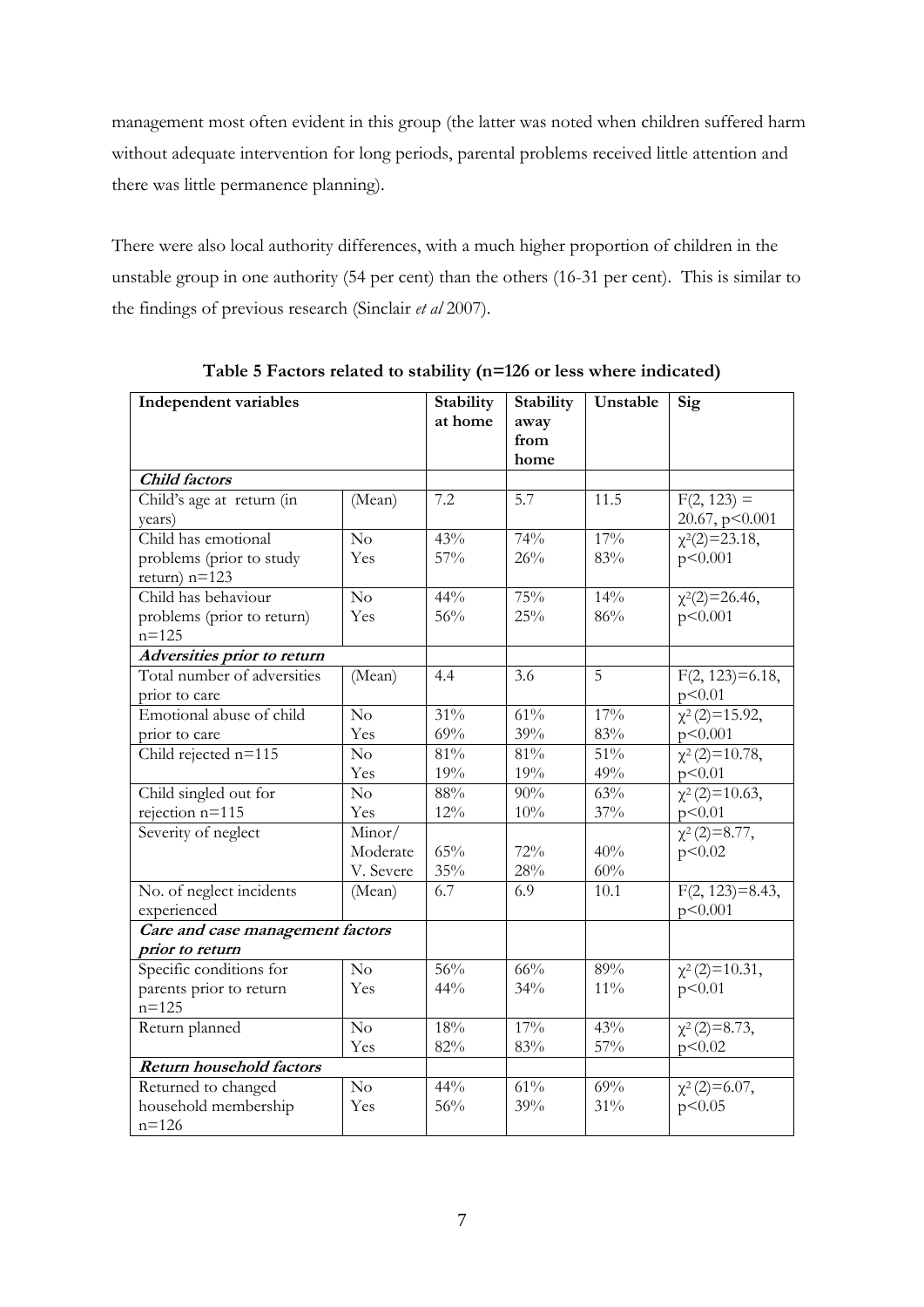| Independent variables         |           |         |       | Unstable | Sig                 |
|-------------------------------|-----------|---------|-------|----------|---------------------|
|                               |           | at home | away  |          |                     |
|                               |           |         | from  |          |                     |
|                               |           |         | home  |          |                     |
| <b>Return support factors</b> |           |         |       |          |                     |
| Specialist support for parent | No        | 51%     | 44%   | 82%      | $\chi^2$ (2)=12.01, |
| during return $n=121$         | Yes       | 49%     | 56%   | 18%      | p<0.01              |
| Return progress factors       |           |         |       |          |                     |
| Child behaviour problems      | No        | 47%     | 68%   | 19%      | $\chi^2$ (2)=16.01, |
| during return n=113           | Yes       | 53%     | 32%   | 81%      | p<0.001             |
| Conflict with parents during  | No        | 70%     | 88%   | 37%      | $\chi^2$ (2)=19.01, |
| return $n=110$                | Yes       | 30%     | 12%   | 63%      | p<0.001             |
| Case management               |           |         |       |          |                     |
| Inappropriate case closure    | No        | 75%     | 72%   | 41%      | $\chi^2$ (2)=11.87, |
| $n = 123$                     | Yes       | 25%     | 28%   | 59%      | p<0.01              |
| Decisions not followed        | $\rm No$  | 86%     | 83%   | 60%      | $\chi^2$ (2)=8.54,  |
| through $n=114$               | Yes       | 14%     | 17%   | 40%      | p<0.02              |
| Clear focus on key issues     | No        | 47%     | 37%   | 73%      | $\chi^2(2)=9,$      |
| maintained n=112              | Yes       | 53%     | 63%   | 27%      | p<0.02              |
| Missed opportunities to       | No        | 77%     | 63%   | 34%      | $\chi^2$ (2)=15.99, |
| prevent further harm n=119    | Yes       | 23%     | 37%   | 66%      | p<0.001             |
| Type of case management       | Proactive | 38%     | 45%   | $3\%$    | $\chi^2(4)=21.54,$  |
| approach 3 groups             | Passive   | 20%     | $8\%$ | 40%      | p<0.001             |
|                               | Mixed     | 42%     | 47%   | 57%      |                     |

#### **Children's outcomes in terms of well-being**

As well as considering outcomes in terms of stability, a researcher rating of the child's overall well-being was made at the five year follow-up point (or the point at which the case was closed if earlier). These ratings were informed by all the information on file relating to children's educational, health and emotional and behavioural development, combined with information from the summaries. Extensive discussion informed the definition of the categories. The same field researcher undertook *all* the initial ratings and the few areas of uncertainty were discussed with the other researcher until agreement was reached. There was sufficient information to rate 130 of the 138 cases. The following well-being categories were used:

Good – the children were making good progress. They had few problems in relation to health, emotional and behavioural problems, social interaction and education, training or work. Where problems were identified they were minor and likely to be in one or two areas. Any problems were not impacting on overall progress and well-being.

**Satisfactory** – the children were faring reasonably well but they were likely to have a number of minor difficulties or a more significant difficulty which was causing them some problems.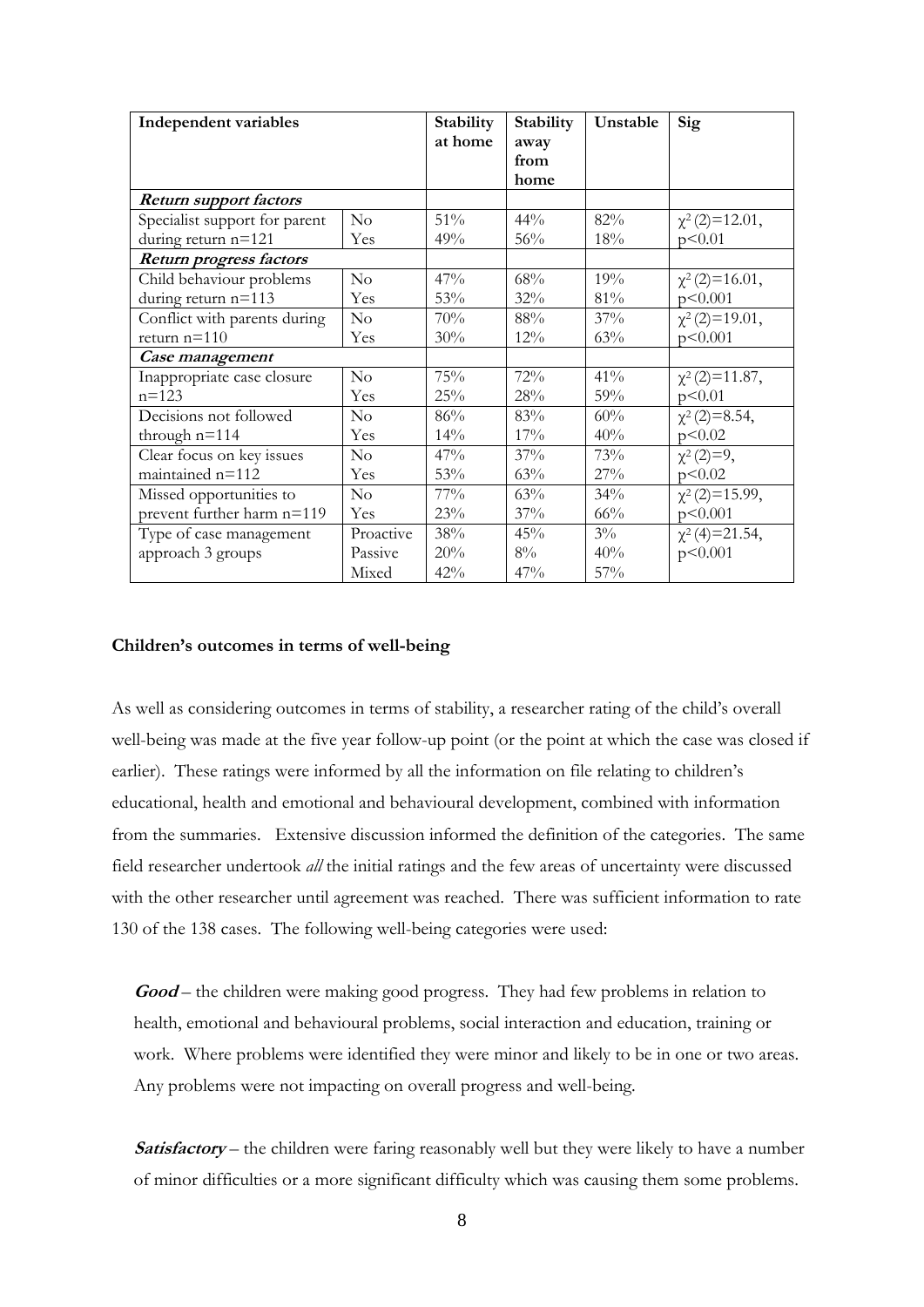The children were likely to be receiving appropriate help for particular difficulties. However, the impact of these difficulties was not significant and there were likely to be other areas where the child was doing well. The child may have had more pronounced difficulties at an earlier stage but these had improved.

**Poor** – the children were likely to have a number of more major difficulties. However, some positives could be identified such as an area where the child had few difficulties or the fact that they were engaging with support. The impact of pervasive problems could perhaps be tempered by the support the child was receiving or the quality of the placement they were in.

**Very poor** – these children had pervasive problems such as drug or alcohol misuse, offending or severe emotional and behavioural problems which affected most aspects of their life and functioning. These children were likely to have multiple significant problems and there was often evidence of a downward spiral or deterioration.

Using these ratings, at the five year follow-up, almost a third of the children (28.4 per cent) had good outcomes in terms of their well-being, the well-being of another third (33.1 per cent) was satisfactory, a quarter had poor and 13.1 per cent very poor well-being. The poor and very poor categories were combined into a 'poor' grouping in order to undertake multivariate analysis, given the small number of children in the very poor group.

We found that the children's age at the start of the return was significantly related to their wellbeing at follow-up (see also Sinclair *et al* 2007). The children with good well-being were the youngest (mean 5.5 years) at that point, followed by those with satisfactory well-being (mean 7.4 years), whilst children with poor well-being were the oldest (mean 10.2 years). Levels of previous adversity were higher for children with poor well-being (Table 6).

In addition, children with poor well-being had more often experienced very severe neglect and the highest number of different forms of neglect. Children who had good well-being were the least likely to have experienced emotional or physical abuse and those with poor well-being most likely to have been sexually abused. Children with poor well-being at follow-up were much more likely to have been accommodated when they were looked after, no doubt due partly to the link with their older age but also probably with the less rigorous way in which work was conducted with accommodated children (Farmer *et al* 2011).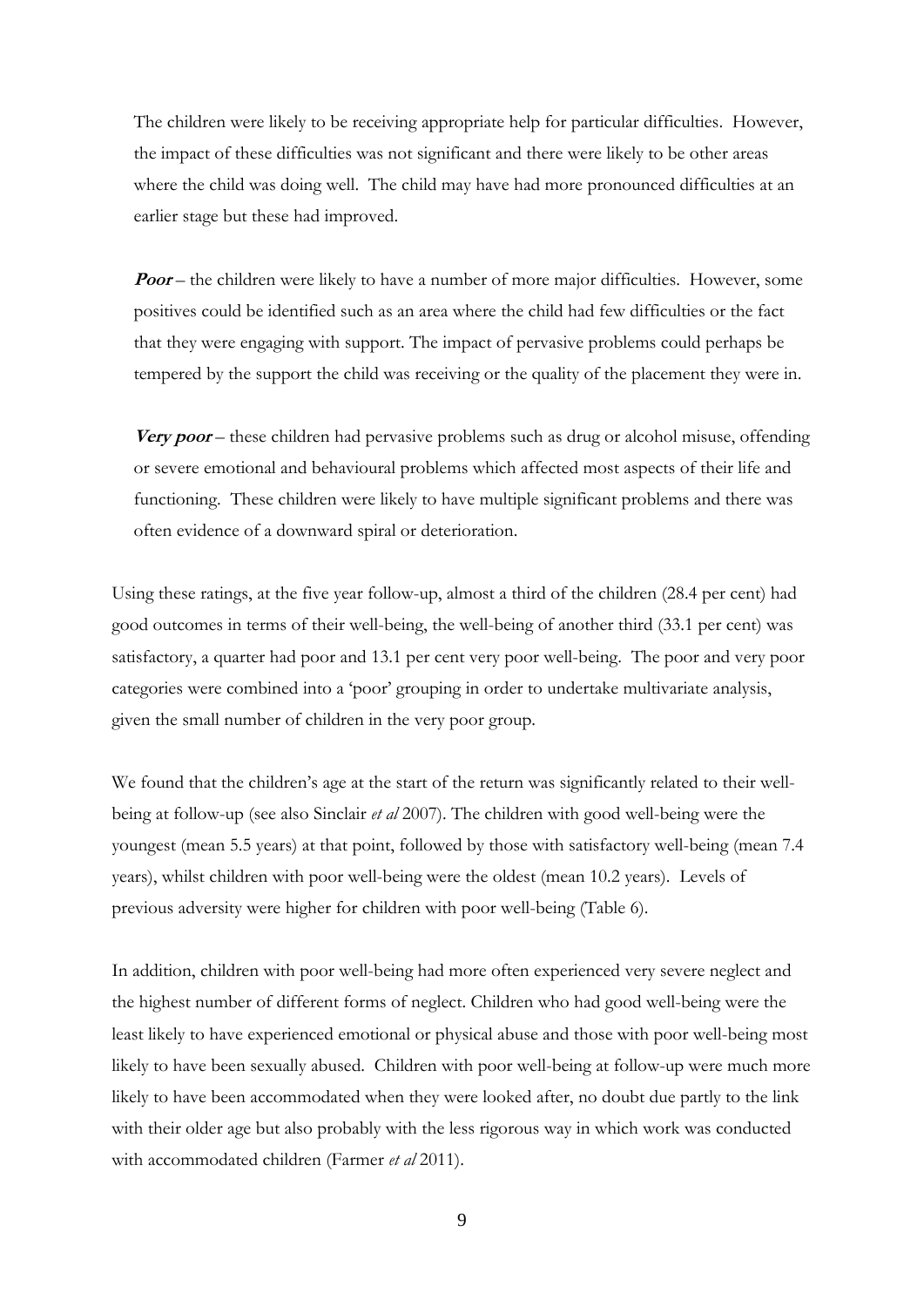Other factors which were associated with poorer well-being at follow-up at the bivariate level were higher levels of children's problems before return (behaviour difficulties and conflict with parents), unplanned reunions including those caused by pressure from the child, more difficulties during the returns and, as before, how their cases had been managed. Children whose well-being was good were least likely to experience conflict with siblings and their parents had most often received specialist or informal support.

Children with poor well-being were more likely than others to have been exposed to parental alcohol misuse prior to return - this is a problem for which few services were provided, which generally did not trigger adequate intervention, yet which was related to the most severe neglect. The children in the poor well-being group had also had the highest number of returns to a parent during the five year follow-up period, suggesting the importance of more decisive action to prevent oscillation between home and care and the need to implement permanence plans for them. In addition there were again considerable local authority differences: in one authority 57 per cent of the children ended up with poor well-being as compared with only 20 per cent in another.

| Independent variables             | Good     | Satisfactory | Poor/V. | Sig  |                      |
|-----------------------------------|----------|--------------|---------|------|----------------------|
|                                   |          |              |         | poor |                      |
| Child factors                     |          |              |         |      |                      |
| Child's age at 2001 return        | (Mean)   | 5.5          | 7.5     | 10.2 | $F(2, 127) =$        |
| (in years)                        |          |              |         |      | 14.47, p<0.001       |
| Child has behaviour               | No       | 73%          | 50%     | 14%  | $\chi^2(2)=31.62$ ,  |
| problems (prior to return)        | Yes      | 37%          | 50%     | 86%  | p<0.001              |
| $n = 129$                         |          |              |         |      |                      |
| Conflict with parents (prior      | No       | 82%          | 74%     | 40%  | $\chi^2$ (2)=18.84,  |
| to return) $n=124$                | Yes      | 18%          | 26%     | 60%  | p<0.001              |
| Conflict with siblings (prior     | No       | 93%          | 72%     | 63%  | $\chi^2(2) = 7.99$ , |
| to return) $n=104$                | Yes      | $7\%$        | 28%     | 37%  | p<0.02               |
| Adversities prior to study return |          |              |         |      |                      |
| Total number of adversities       | (Mean)   | 3.7          | 4.3     | 5    | $F(2, 127) =$        |
| prior to care                     |          |              |         |      | 5.85, $p<0.01$       |
| Physical abuse of child prior     | No       | 59%          | 37%     | 28%  | $\chi^2$ (2)=8.98,   |
| to care                           | Yes      | 41%          | 63%     | 72%  | p<0.02               |
| Emotional abuse of child          | No       | 54%          | 23%     | 28%  | $\chi^2(2) = 9.67$ , |
| prior to care                     | Yes      | 46%          | $77\%$  | 72%  | p<0.01               |
| Sexual abuse of child prior       | No       | 86%          | 81%     | 56%  | $\chi^2(2) = 12.31,$ |
| to care                           | Yes      | 14%          | 19%     | 44%  | p<0.01               |
| Parental alcohol misuse           | $\rm No$ | 54%          | 65%     | 38%  | $\chi^2(2) = 6.94$ , |
|                                   | Yes      | 46%          | 35%     | 62%  | p<0.05               |

**Table 6: Factors related to well-being (n=130 or less where indicated)**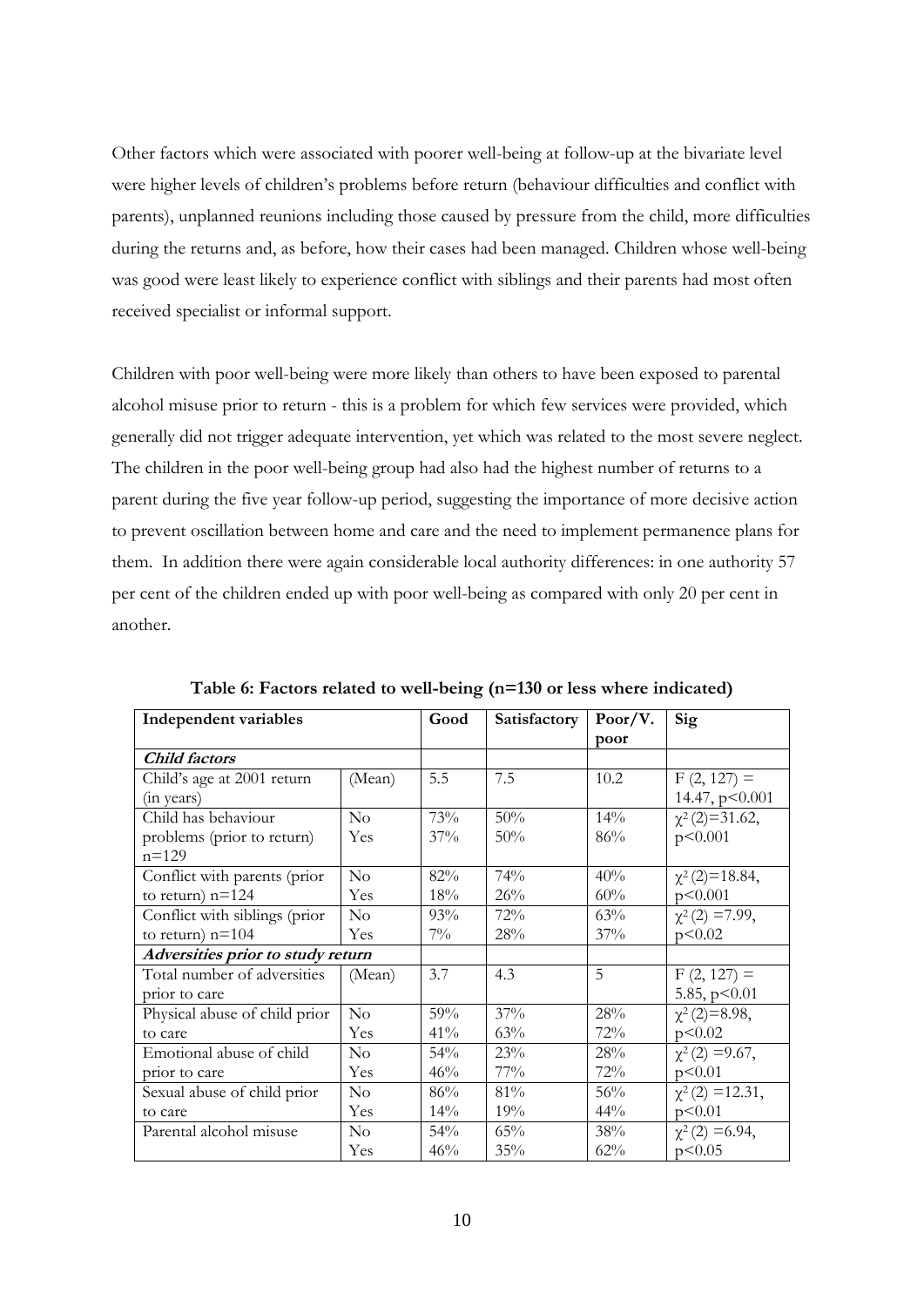| Independent variables               | Good           | Satisfactory | Poor/V. | Sig    |                                 |
|-------------------------------------|----------------|--------------|---------|--------|---------------------------------|
|                                     |                |              |         | poor   |                                 |
| Severity of neglect                 | Minor          | 16%          | 14%     | $2\%$  | $\chi^2(4)=16.58$ ,             |
|                                     | Moderate       | 60%          | 60%     | 40%    | p<0.01                          |
|                                     | Very           | 24%          | 26%     | 58%    |                                 |
|                                     | Severe         |              |         |        |                                 |
| No. of neglect incidents            | (Mean)         | 6.8          | 6.4     | 9.2    | $F(2, 127) =$                   |
| experienced                         |                |              |         |        | 6.56, $p<0.01$                  |
| Care and case management factors    |                |              |         |        |                                 |
| prior to return                     |                |              |         |        |                                 |
| Accommodated at start of            | No             | 54%          | 53%     | 30%    | $\chi^2(2) = 7.03$ ,            |
| care period                         | Yes            | 46%          | 37%     | $70\%$ | p<0.05                          |
| Return planned                      | $\rm No$       | $11\%$       | 19%     | 38%    | $\chi^2(2) = 9.63$ ,            |
|                                     | Yes            | $89\%$       | $81\%$  | $62\%$ | p<0.01                          |
| Pressure from child for             | No             | 64%          | 57%     | 32%    | $\chi^2(2) = 8.61,$             |
| return n=107                        | Yes            | 36%          | 43%     | $68\%$ | p<0.02                          |
| <b>Study return support factors</b> |                |              |         |        |                                 |
| Specialist support for parent       | No             | 35%          | 63%     | 67%    | $\chi^2(2) = 9.68$ ,            |
| during return n=126                 | Yes            | 65%          | $37\%$  | $33\%$ | p<0.01                          |
| Informal support during             | No             | 23%          | 54%     | 51%    | $\chi^2(2) = 8.8$ ,             |
| return n=117                        | Yes            | $77\%$       | 46%     | 49%    | p<0.02                          |
| Study return progress factors       |                |              |         |        |                                 |
| Poor parenting skills during        | $\overline{N}$ | 50%          | 37%     | 17%    | $\chi^2(2) = 9.31,$             |
| return $n=110$                      | Yes            | $50\%$       | $63\%$  | 83%    | p<0.01                          |
| Parent inability to cope            | $\rm No$       | 70%          | 49%     | 36%    | $\chi^2(2) = 10.03$ ,           |
| during return n=128                 | Yes            | 30%          | $51\%$  | $64\%$ | p<0.01                          |
| Child behaviour problems            | $\rm No$       | 82%          | 49%     | $13\%$ | $\chi^2(2) = 38.42$ ,           |
| during return n=117                 | Yes            | $18\%$       | $51\%$  | $87\%$ | p<0.001                         |
| Conflict with parents during        | No             | 85%          | 82%     | 37%    | $\chi^2(2) = 25.17$ ,           |
| return n=112                        | Yes            | 15%          | $18\%$  | 63%    | p<0.001                         |
| Case management                     |                |              |         |        |                                 |
| Failure to safeguard the            | No             | 65%          | 65%     | 24%    | $\chi^2(2) = 20.7$ ,            |
| child                               | Yes            | $35\%$       | 35%     | 76%    | p<0.001                         |
| Neglect marginalised (over-         | No             | 84%          | 100%    | 72%    | $\chi^2(2) = 23.95$ ,           |
| emphasis on other issues)           | Yes            | 16%          | $0\%$   | 28%    | p<0.001                         |
| Type of case management             | Proactive      | 54%          | 32%     | $8\%$  | $\chi^2(\overline{4}) = 28.73,$ |
| approach 3 groups                   | Passive        | $3\%$        | 19%     | 38%    | p<0.001                         |
|                                     | Mixed          | 43%          | 49%     | 54%    |                                 |
| <b>Placement moves</b>              |                |              |         |        |                                 |
| No. of returns home (from           | (Mean)         | $0.2\,$      | $0.7\,$ | 1.3    | $F(2, 127) =$                   |
| care) over five year follow-        |                |              |         |        | 10.32, p<0.001                  |
| up                                  |                |              |         |        |                                 |

As might be expected, there were differences in the children's overall well-being according to their stability outcome<sup>3</sup> (see Table 7). Children who were living stably away from home at followup were more likely to have good overall well-being (58 per cent did so), whilst for those with unstable outcomes it was most often poor (71 per cent). Children who were stably at home had a spread of good, satisfactory and poor well-being, with a worrying third having poor well-being.

 $3 \chi^2(6) = 48.08$ , p < 0.001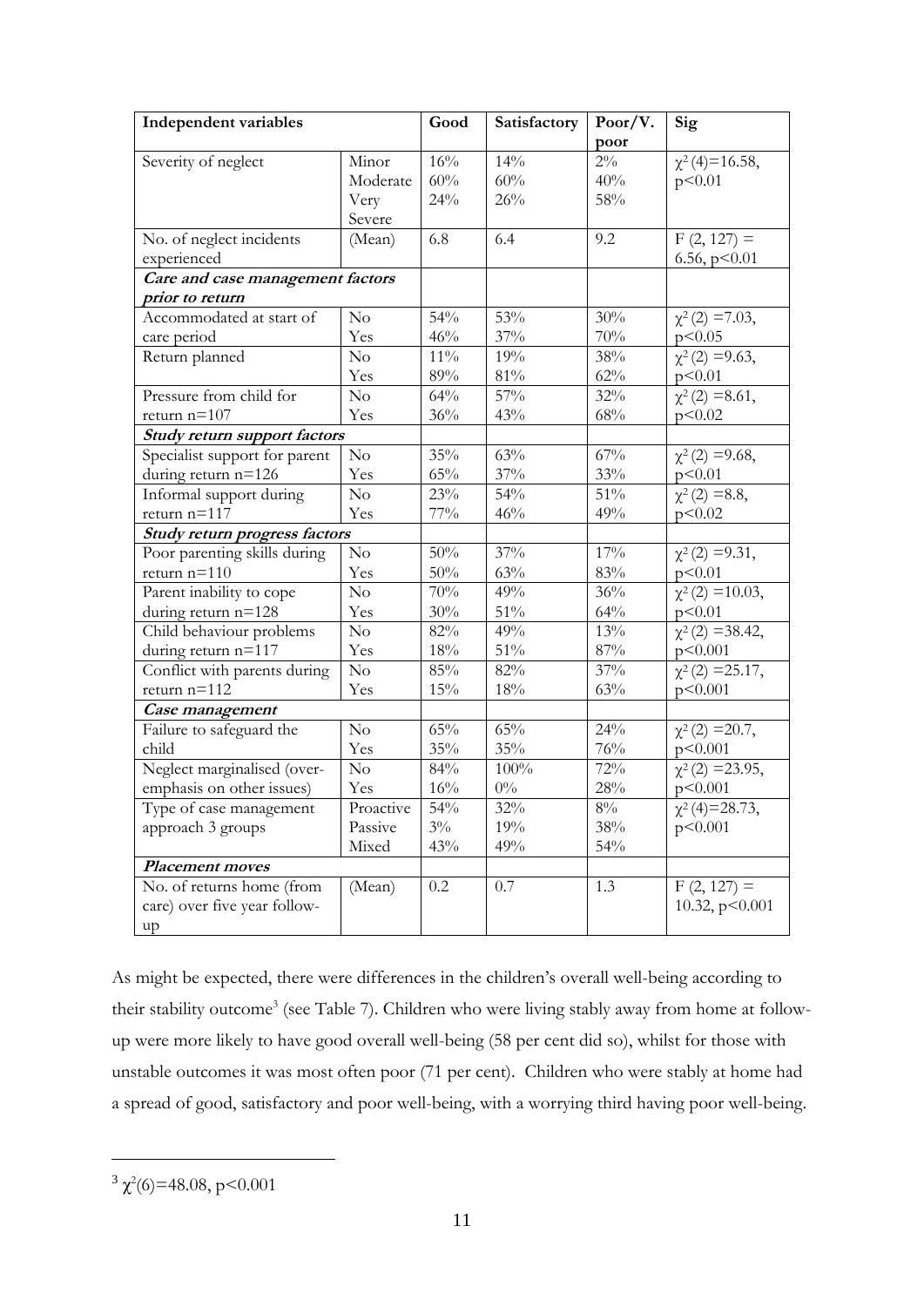|              | Stability |               | At home     |               | Unstable    |               |
|--------------|-----------|---------------|-------------|---------------|-------------|---------------|
|              | away from |               |             |               |             |               |
|              | home      |               |             |               |             |               |
| Well-being:  | n         | $\frac{0}{0}$ | $\mathbf n$ | $\frac{0}{0}$ | $\mathbf n$ | $\frac{0}{0}$ |
| Good         | 21        | 58            | 15          | 29            | 1           | 3             |
| Satisfactory | 11        | 31            | 20          | 38            | 9           | 26            |
| Poor or very | 4         | 11            | 17          | 33            | 24          | 71            |
| poor         |           |               |             |               |             |               |
| Total        | 36        | 100           | 52          | 100           | 34          | 100           |

**Table 7: Child's overall well-being according to stability outcome category (n=122)\***

\*16 children had missing data on one of the dimensions

#### **Predicting stability**

Our approach to examining the ways in which different factors interacted and contributed to outcomes was exploratory, given the lack of previous research and theory in this area to guide the selection of variables. There were approximately 150 variables which together took account of the child's experiences prior to entering care, factors during the care episode, the making and progress of the return and the overall management of the case. A large number of variables were related to our outcome variables, thus inflating the Type 1 error rate. Therefore, a Bonferroni adjustment was made to reduce the significance level to 0.02, which indicates a relationship beyond the two per cent level of probability. Twenty five variables showed significant associations with our stability outcome variable at the bivariate level, had small amounts of missing data and were not highly correlated with other predictors. A few variables - like changed household membership – were also included because of their prominence in the findings of the small amount of previous relevant research. Because the sample size was modest and had limited numbers within each outcome category, the 'stable at home' group was combined with the 'stable away from home' group to form one 'stable' group. This 'stable' group was compared with the unstable group. A series of forward stepwise regressions were undertaken, culminating in a final regression model (Table 8). This final model included three variables: the child's age, the local authority variable<sup>4</sup> and changed household membership at the start of the return (that is children who moved to their other separated parent or returned to families where a partner had left or joined the household).

 $4$  This was a binary variable which compared one authority (C) which had poorer outcomes with the remaining six authorities.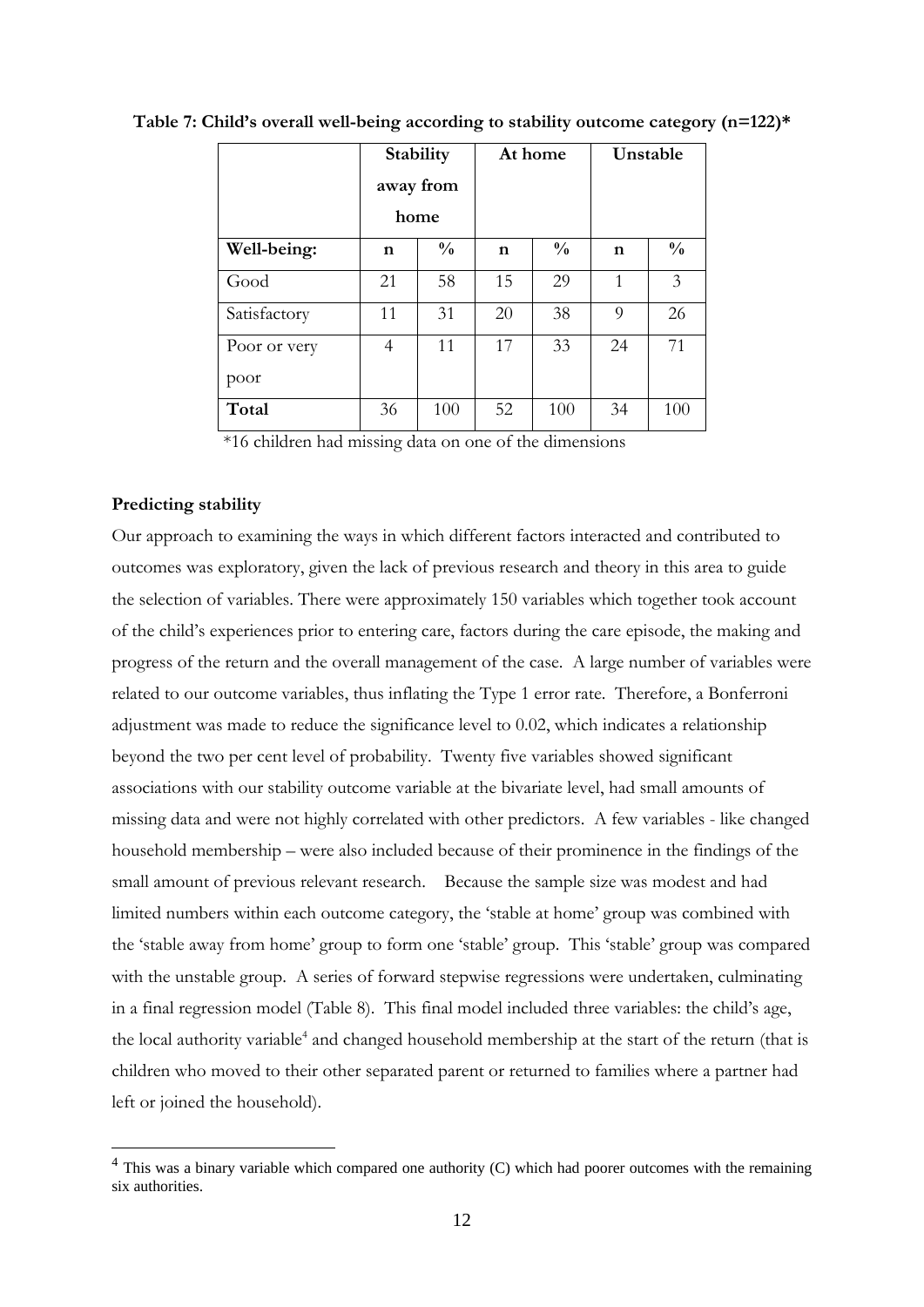| Independent variable                                        | B        | <b>SE</b> | Wald   | df | Sig     | Exp(b) | 95% CI<br>for<br>Exp(b) |
|-------------------------------------------------------------|----------|-----------|--------|----|---------|--------|-------------------------|
| Child's age at return                                       | $-0.389$ | 0.083     | 22.076 |    | < 0.001 | 0.678  | $0.577-$<br>0.797       |
| Changed household<br>membership (at start of<br>the return) | 1.242    | 0.536     | 5.364  |    | 0.021   | 3.462  | $1.21 -$<br>9.904       |
| Local authority                                             | 2.308    | 0.694     | 11.049 |    | 0.001   | 10.05  | $2.578 -$<br>39.182     |

**Table 8: Hierarchical logistic regression predicting stability: final model block entry**

The likelihood of being in a stable placement decreased as the child's age increased; for every year of increase in the child's age at return, the odds of not being in a stable placement five years later increased by a factor of 1.47. However, if the child was returned to a changed household then the odds of being in a stable placement increased by a factor of 3.46, suggesting that the arrival or departure of a parent's partner or a move to the other (usually less troubled) parent often signals improved parenting. In addition, if a child was not looked after in the poorest performing local authority, they were 10 times more likely to be in a stable placement. However the confidence interval for the local authority variable was very wide, probably as a result of grouping local authorities for the purposes of comparison and the fact that some authorities had small numbers so this finding should be viewed with some caution. All the authorities had some children who were not in stable placements.

The intention in this exploratory study was to develop a model that would identify the predictors of stability. The strict requirements of the regression analyses limited the extent of our multivariate analysis. Therefore, the findings were checked using a different statistical method: CHAID (Chi-Squared Automatic Interaction Detector) analysis (Kass 1980, SPSS 2005). CHAID uses the most significant predictor from a range of independent variables to segment the sample. The groups are then further split, again using the best predictors, until there are no more significant predictors or the groups have reached their minimum size. Tree based analysis had the advantage of allowing us to consider a larger number of predictors than could be entered into regression models. It offered a method of searching for relations between mainly categorical predictor variables and our three part categorical outcome measures (of stability and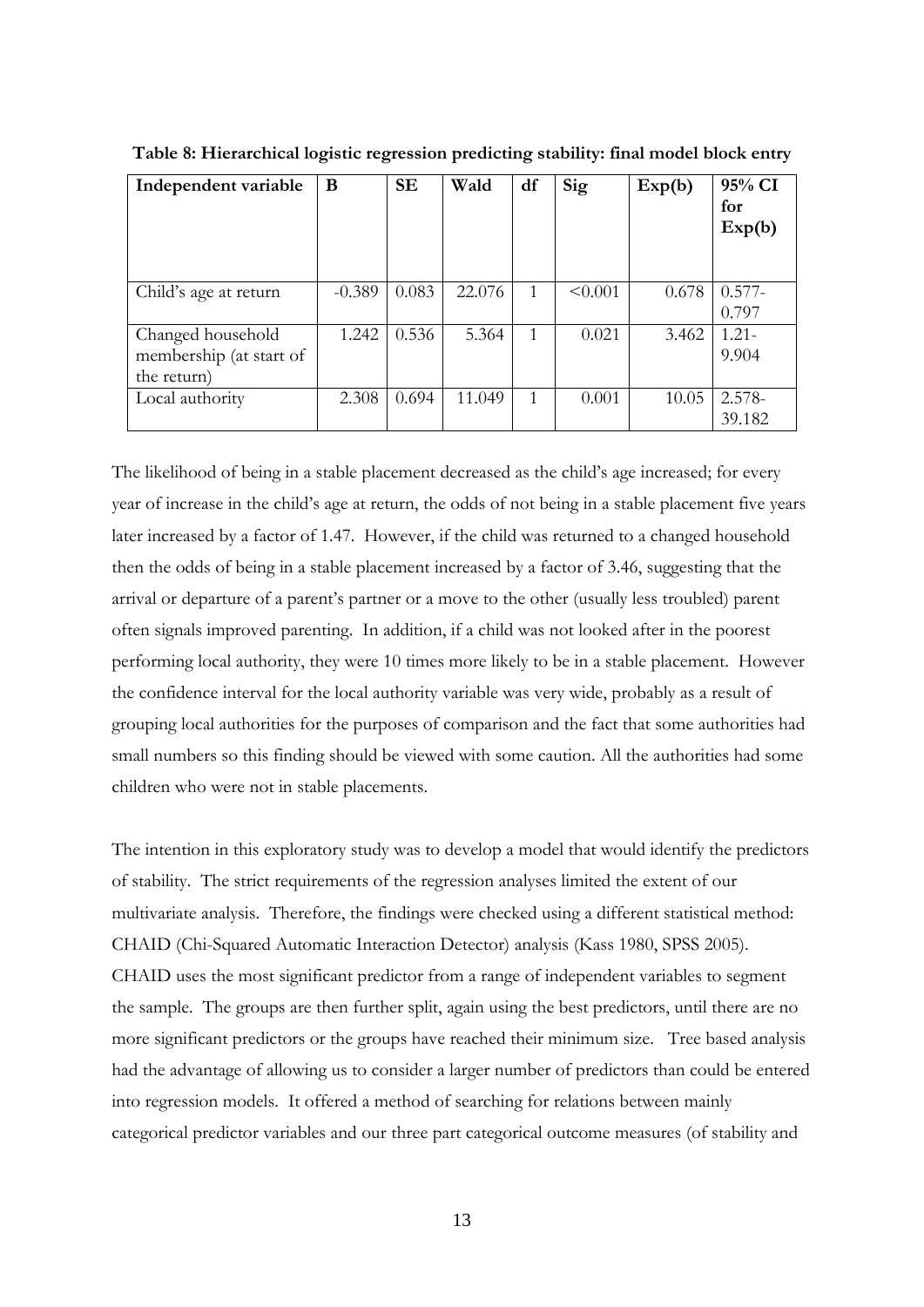well-being) and could cope with missing data. The CHAID analysis both confirmed the findings from the regression analyses and revealed other factors which may be important.

In the CHAID analysis the most significant predictor of stability was the child's age at return<sup>5</sup>. The analysis showed that children who returned home over the age of six were much more at risk (and those over 12 at return most at risk) of having a subsequent unstable placement pathway. Moreover, children who returned home under the age of three had the highest chance of a permanent placement away from home if the return failed (58 per cent), those reunified aged three to six (31 per cent) and aged six to 12 (21 per cent) had less chance and over 12 the least chance of achieving permanence away from home (14 per cent).

When children returned home at the age of six or over - and even more so over the age of 12 their cases also appeared to be less well managed. For children aged between six and 12 at return a higher number of neglect experiences before the return was a major predictor of later instability<sup>6</sup>. (This could be because the children who experienced larger numbers of types of neglect had developed more problems themselves -making instability more likely - or these children may have lived with families with particularly pervasive problems resulting in instability for the children, or both). This suggests the need for more assertive interventions to tackle neglect early on, if fewer children are to have later unstable outcomes. However, the finding that amongst children who returned home between the ages of six and 12, even those who had experienced a high number of neglect experiences could achieve stability at home if they were returned to changed households  $(58 \text{ per cent did so})^7$ , suggests that practice needs to focus on ensuring that real change is achieved in their families before children are reunified (see also Farmer *et al* 2011).

# **Predicting well-being**

Regression analyses were also undertaken in relation to the children's well-being at follow-up, using the same process as for stability outcomes and a very similar set of 26 potential predictor variables that showed significant associations with well-being at the bivariate level. Again the

 $5 \chi^2(6) = 52.81, p < 0.001$ 

 $^{6}$   $\chi^{2}(2)=16.83$ , p < 0.001

 $7 \chi^2(2)=6.71, p<0.05$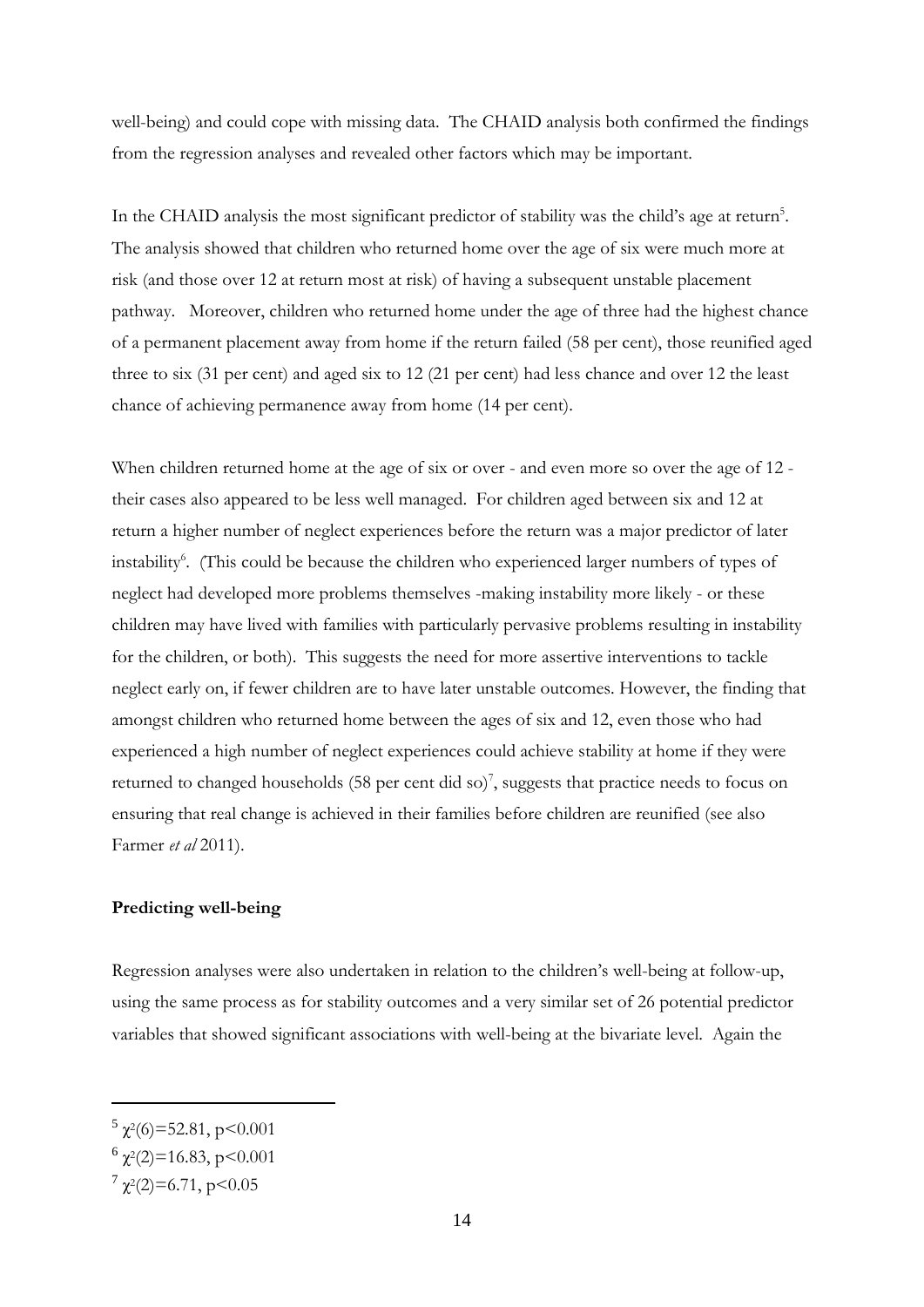good and satisfactory well-being groups were combined and compared with the poor/very poor category.

From the stepwise and hierarchical regressions, children's behaviour problems prior to the return and failure to safeguard the child at some point during the case were found to be most predictive of the likelihood of children achieving good or satisfactory well-being (Table 9). (Failure to safeguard was noted where children's services were involved but children experienced further maltreatment or the impact of severe parental problems, which might have been prevented; including children who were not protected while on child protection plans/court orders).

**Table 9: Hierarchical logistic regression predicting good/satisfactory well-being: final model block entry**

| Independent variable    | B     | <b>SE</b> | Wald   | df | Sig   | Exp(b) | 95% CI<br>for<br>Exp(b) |
|-------------------------|-------|-----------|--------|----|-------|--------|-------------------------|
| Child did not have      | 1.746 | 0.548     | 10.169 | 1  | 0.001 | 5.733  | $1.96 -$                |
| behaviour problems      |       |           |        |    |       |        | 16.766                  |
| prior to the return     |       |           |        |    |       |        |                         |
| Child adequately        | 1.27  | 0.51      | 6.189  |    | 0.013 | 3.559  | 1.309-                  |
| safeguarded (absence of |       |           |        |    |       |        | 9.677                   |
| a failure to safeguard) |       |           |        |    |       |        |                         |

If the child did not have behaviour problems prior to the return, the odds of having good or satisfactory well-being at follow-up increased by a factor of 5.73. Children who were adequately safeguarded overall were 3.5 times more likely to have good or satisfactory well-being than if they were not.

Again, as the regression analysis involved combining two of our well-being outcome categories (good and satisfactory) we used CHAID analysis to explore further the differences between our three well-being outcome groups (good, satisfactory and poor). The most significant predictor of the child's well-being to emerge was whether behaviour problems were present prior to the return<sup>8</sup>. Fifty seven per cent of the children had had behaviour problems before reunification and their well-being was much poorer five years later than for the remainder. This highlights the persistence of behavioural difficulties and their link with later poor outcomes. When children

 $8 \chi^2(2) = 34.45$ , p < 0.001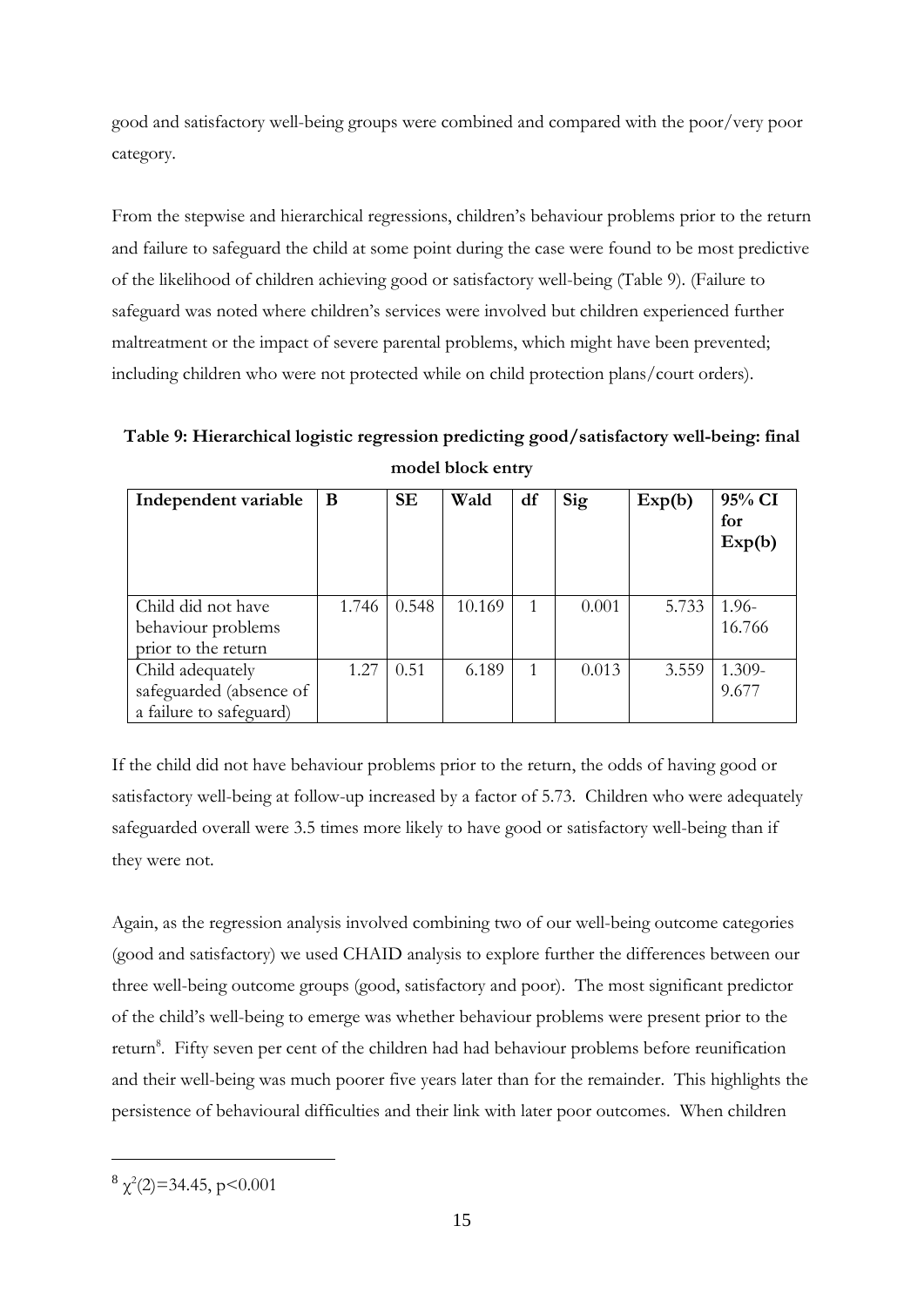did have these problems, they attained better well-being where the neglect to them had not been marginalised by professionals and they had been effectively safeguarded<sup>9</sup>, suggesting that, for children who have behaviour problems, it is possible to manage their cases in ways which may improve their well-being. Children without behaviour problems before the return were much more likely to have poor well-being if they had previously experienced more than eight neglect issues, which again argues for earlier intervention to assist them<sup>10</sup>.

#### **Limitations of the study**

The generalisability of the study's findings is limited by the modest sample size. It would be beneficial to validate the findings in future studies with larger samples. In addition, case file information has certain limitations. Some data are not routinely recorded on files (for example the reasons for some decisions) and they are by definition the social workers' constructions of events. Some files lacked information so we were unable to examine outcomes for a few children. Missing data also resulted in a smaller group of covariates to consider for the regression analyses. Nonetheless, we found the case files to be a rich source of information about the children and they allow access to the whole range of the population under study, which is not possible when only interviews are undertaken.

## **Discussion**

This study was an opportunity to follow up, for five years, a sample of children who had been neglected prior to entering care – as well as often experiencing other adversities - and who were then reunified with a parent. Children are not typically returned home with the expectation that this will fail. Yet for these neglected children this was the most likely outcome, with half of their returns breaking down by two years, rising to almost two thirds by five years. Rates of repeat neglect and abuse were also high. Twenty eight per cent of the children experienced continuing instability, including multiple placement moves and sometimes a succession of further unsuccessful returns home.

It was of concern that two fifths of all the neglected children in the study had poor well-being at the five year follow-up. This was true for most of the children who experienced recurrent instability, but also for a third of the children who were living stably at home with their parent/s (see also Wade *et al* 2010). The finding that children with a high number of neglect experiences

 $9 \chi^2(2) = 12.35$ , p<0.01

<sup>&</sup>lt;sup>10</sup>  $\chi^2(2)$ =12.61, p<0.01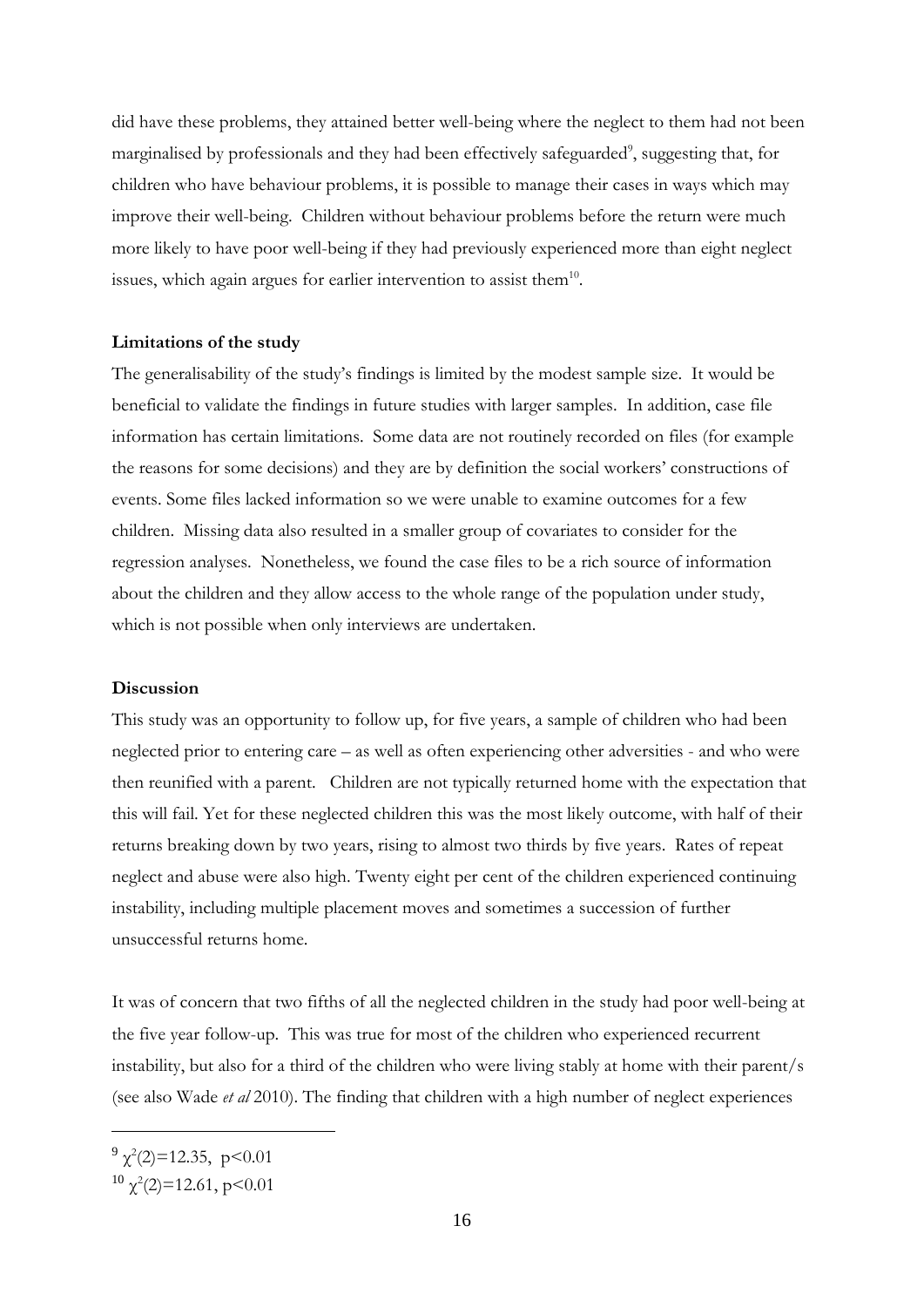often had unstable outcomes and poor well-being, suggests the detrimental impact of maltreatment on children (see eg. Thornberry *et al* 2001, Hildyard and Wolfe 2002, Arata *et al* 2007) and the need to be vigilant in ensuring that children who have been returned to their parents are not experiencing continuing abuse and neglect, as was the case with a considerable number of children in the study (see also Ward *et al* 2010).

It was sobering to find that the age cut-off after which children more often ended up with unstable outcomes and more rarely achieved permanence outside the family (in long-term fostering, with kin and not just in adoptive placements) was as low as six at the time of reunification. Whilst it is encouraging that generally very young children provoke interventions to protect and provide permanence for them, it is worrying that once children are of school age, action to safeguard them and plan for their futures is not more effective.

It was clear throughout the study that practice with older neglected children and adolescents (especially those who had been accommodated) was far less proactive that that with younger children (see also Farmer *et al* 2011, Rees *et al* 2011,). In addition, the fact that three quarters of the children in the study had been known to children's social care services before they started school underlines the opportunities to intervene more decisively early on. In addition, a range of factors relating to case management were significantly related to poor outcomes at follow-up. These suggest the need for more early help, an understanding of the impact of neglect on children's outcomes, an authoritative approach to case management and a more proactive approach to safeguarding. There is also a need for strategies to ensure that maltreatment is not being normalised and that permanence plans need are made and followed through for all children (Hannon *et al* 2010, Munro 2011).

More specifically, the study emphasises that social workers need to ensure that there are improvements before children are returned home (see also Biehal 2006, Sinclair *et al* 2007, Farmer 2009, Farmer *et al* 2011) and that these are often brought about by positive changes in household membership (see also Wade *et al* 2010). Some parents, including those with alcohol and drugs misuse problems, also require specialist help in order to make sufficient changes to be able to look after their children safely.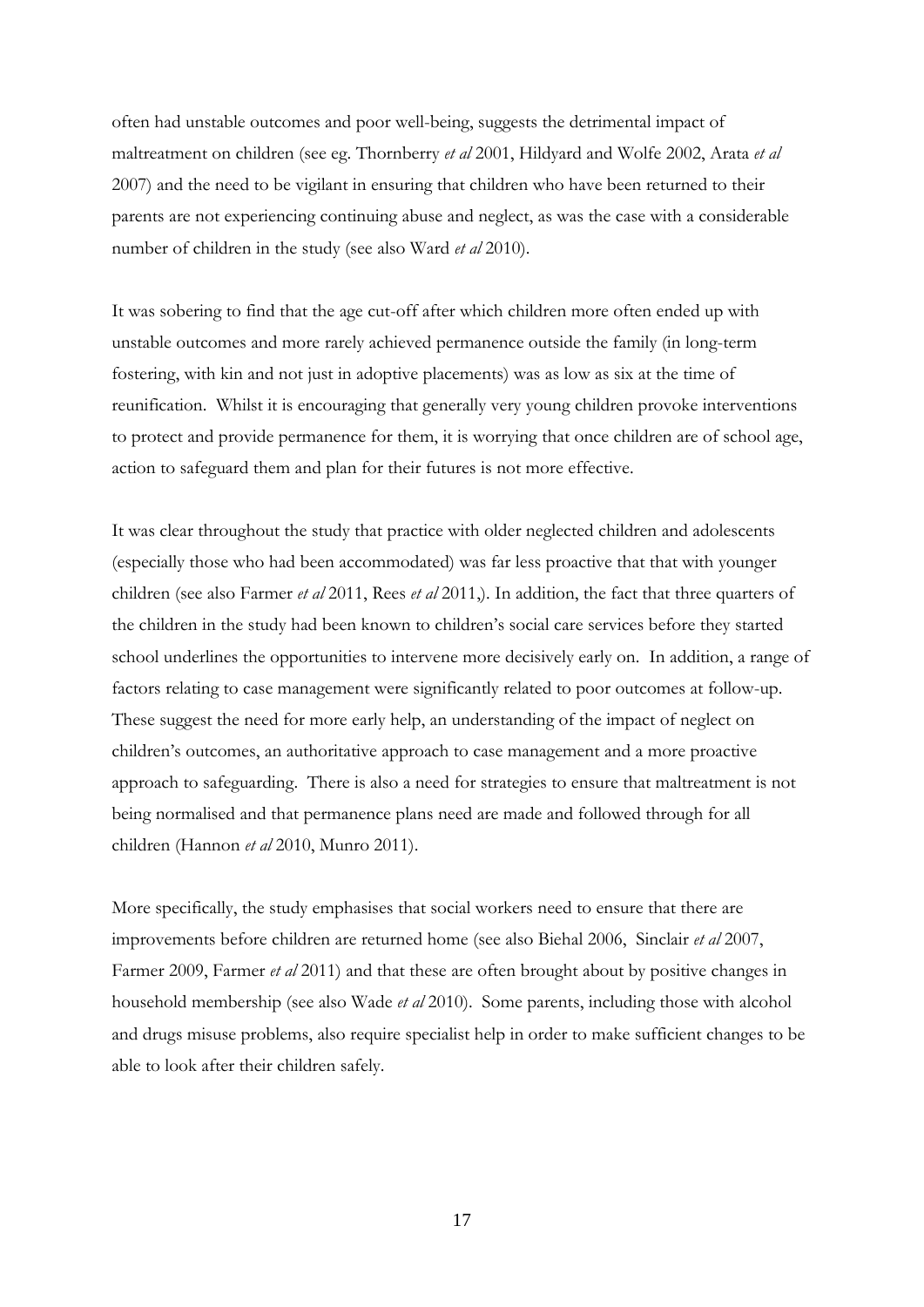#### **Conclusion**

There are substantial challenges in working effectively with neglected children and their parents, since making judgements about when the threshold for action has been reached on the basis of accumulating concerns is difficult. When viewed over a five year perspective, the study showed that interventions had not been effective in preventing a substantial minority of children and young people ending up with unstable outcomes and poor well-being. In addition, the findings show that, whilst some of the factors which were associated with outcomes were related to the children's characteristics (such as their age and behavioural problems), how their cases were managed also made a major contribution to their outcomes. Policy and practice variations also led to children in some local authorities having better outcomes than those in others. Earlier intervention, more protective and proactive action and better planning for children's futures, particularly for older children, are needed if their outcomes are to be improved.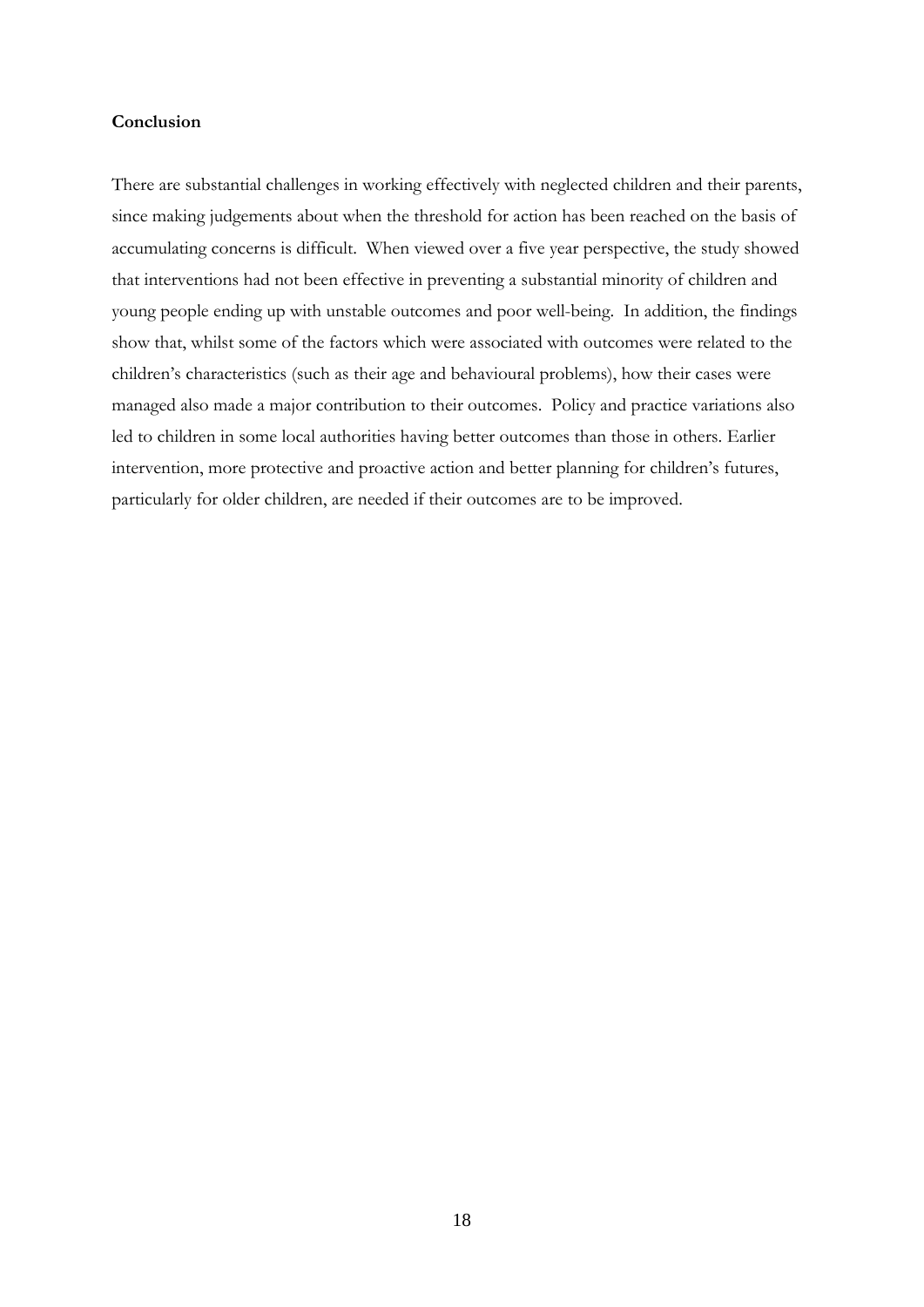#### **References**

Arata, C.M., Langhinrichsen-Rohling, J., Bowers, D. and O'Brien, N. (2007) 'Differential correlates of multi-type maltreatment among urban youth', *Child Abuse and Neglect*, **31**(4), pp. 393- 415

Biehal, N. (2006) Reuniting Looked After Children with their Families: A Review of the Research, London, National Children's Bureau.

Biehal, N., Ellison, S., Baker, C. and Sinclair, I. (2010) *Belonging and Permanence: Outcomes in longterm foster care and adoption*, London, BAAF*.*

Daniel, B., Taylor, J. and Scott, J. (2011) *Noticing and Helping the Neglected Child: Evidence-based Practice for Assessment and Intervention,* London, Jessica Kingsley.

DePanfilis, D. (1999) 'Intervening with Families when Children are Neglected', in H. Dubowitz (ed), *Neglected Children: Research, Practice and Policy,* Thousand Oaks, Sage.

Department for Education (2010) *Children in Need in England including their Characteristics and Further Information on Children Who Were the Subject Of a Child Protection Plan (Children in Need Census Final), Year ending 31 March 2010*, OSR28/2010, Statistical Release*,* London, Department for Education.

Department of Health (2002) *Referrals, Assessments and Children and Young People on Child Protection Registers: Year ending 31 March 2002,* London, Department of Health.

Drotar, D., Eckerle, D., Satola, H., Palotta, J. and Wyatt, B. (1990) 'Maternal interactional behaviour with non-organic failure-to-thrive infants: a case comparison study', *Child Abuse and Neglect*, **14**, pp. 41-51.

Dubowitz, H., Black, M., Starr, R.H. and Zuravin, S. (1993) 'A conceptual definition of child neglect', *Criminal Justice and Behavior*, **20**(1), pp. 8-26.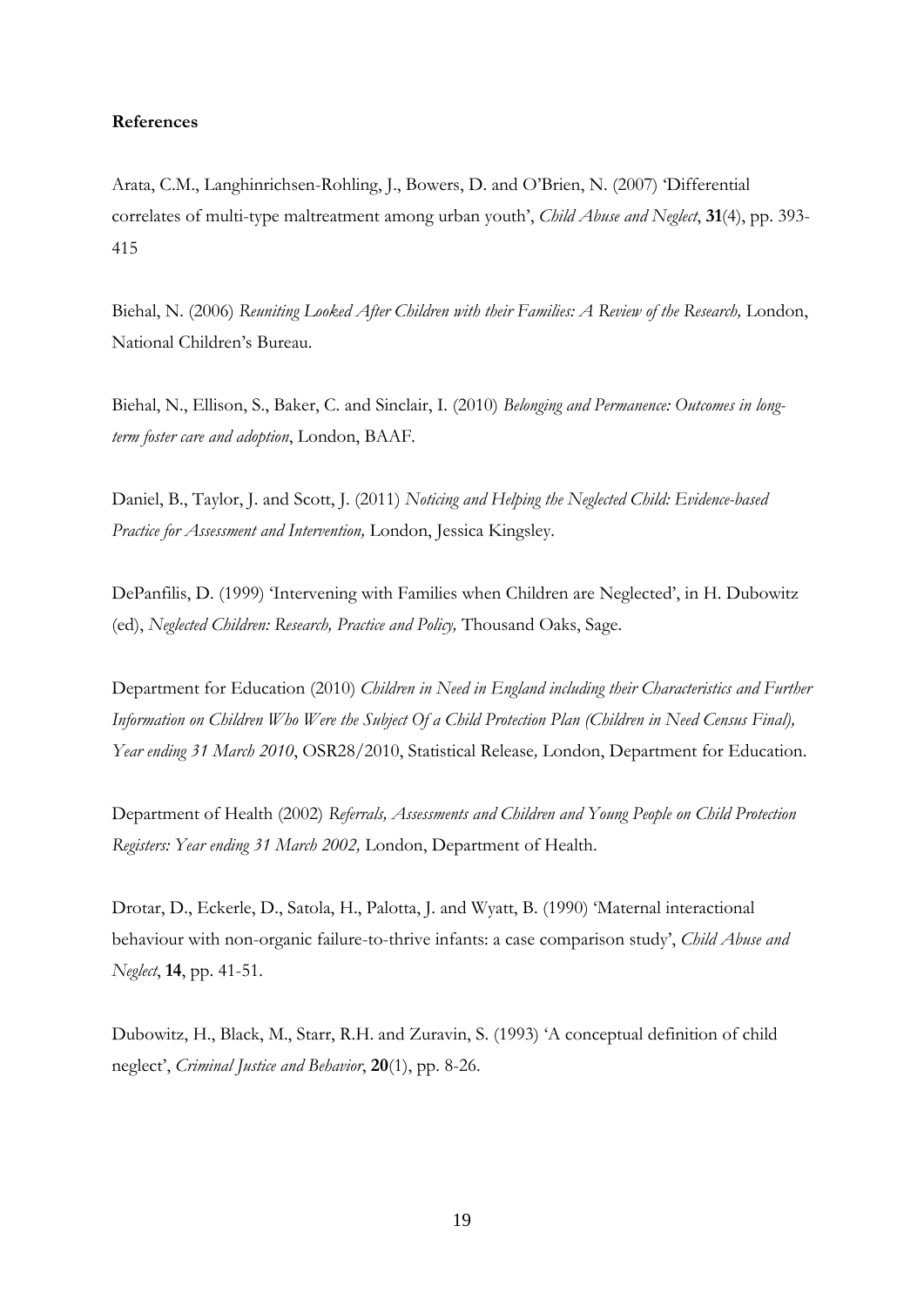Dubowitz, H., Pitts, S. C., Litrownik, A. J., Cox, C. E., Runyan, D. and Black, M. M. (2005) 'Defining child neglect based on child protective services data', *Child Abuse and Neglect,* **29**, pp.493-511.

Farmer, E. (2009) 'Reunification with Birth Families', in G. Schofield and J. Simmonds (eds), *The Child Placement Handbook: Research, Policy and Practice,* London, BAAF.

Farmer, E., Sturgess, W., O'Neill, T. and Wijedasa D. (2011) *Achieving Successful Returns from Care: what makes reunification work?,* London, BAAF.

Farmer, E. and Lutman, E. (forthcoming) *Working Effectively with Neglected Children and their Families: Understanding their Experiences and Long-Term Outcomes*, London, Jessica Kingsley.

Gardner, R. (2008) *Developing an Effective Response to Neglect and Emotional Harm to Children,* Norwich, University of East Anglia and NSPCC.

Gaudin, J.M. (1999) 'Child Neglect: Short-Term and Long-Term Outcomes', in H. Dubowitz (ed), *Neglected Children: Research, Practice and Policy,* Thousand Oaks, Sage.

Hannon, C., Bazalgette, L. and Wood, C. (2010) *In Loco Parentis*. London, Demos.

Hildyard, K. L. and Wolfe, D. A. (2002) 'Child neglect: Developmental issues and outcomes', *Child Abuse and Neglect,* **26**, pp. 679-695.

Howe, D., Dooley, T. and Hinings, D. (2000) 'Assessment and decision-making in a case of child neglect and abuse using an attachment perspective', *Child and Family Social Work*, **5**(2), pp. 142- 155

Jones, J. and Gupta, A. (1998) 'The context of decision-making in cases of child neglect', *Child Abuse Review*, **7**, pp. 97-110.

Kass, G. V. (1980) 'An exploratory technique for investigating large quantities of categorical data', *Applied Statistics,* **29**(2), pp.119-127.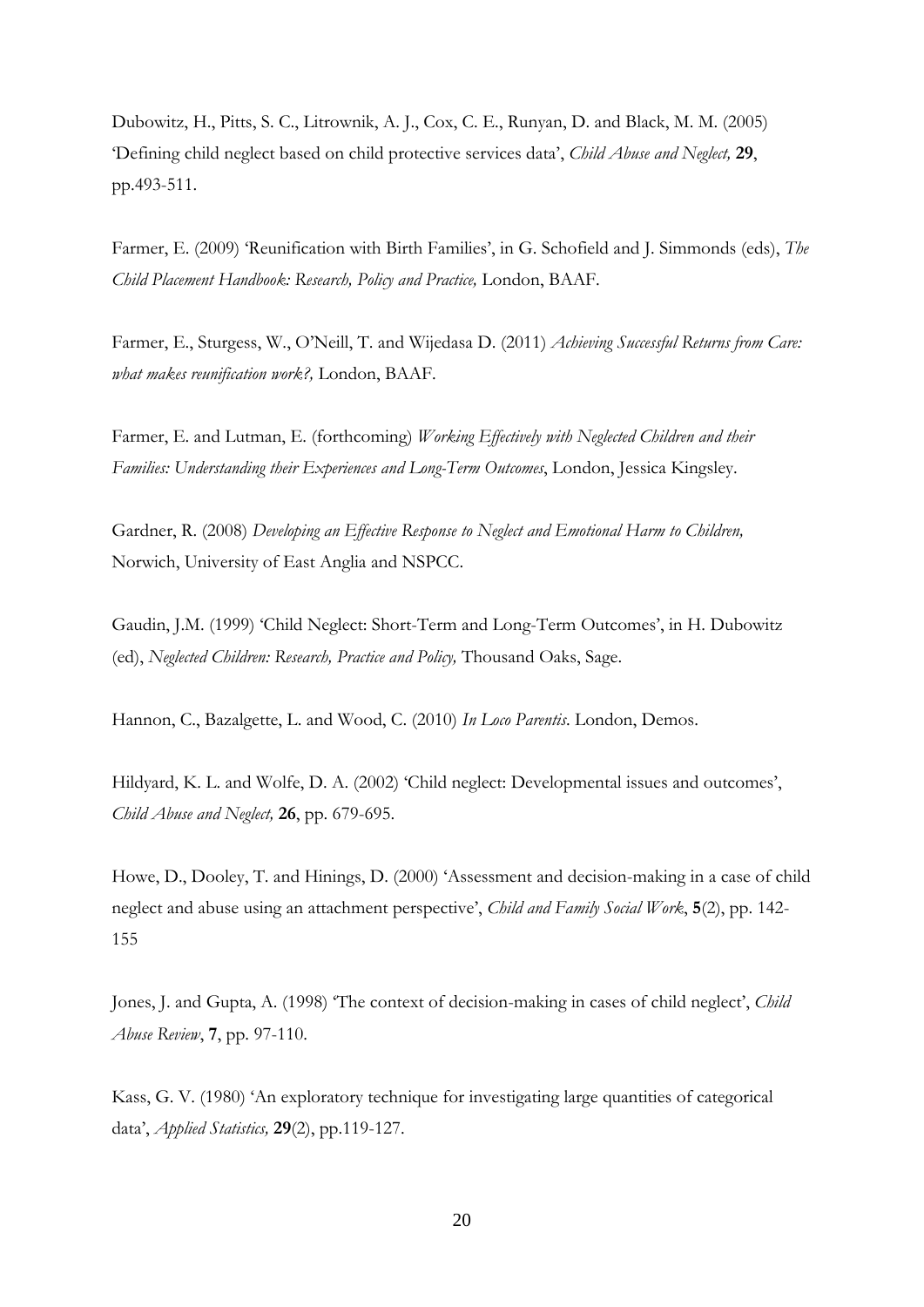McSherry, D. (2007) 'Understanding and addressing the 'neglect of neglect': why are we making a mole-hill out of a mountain?', *Child Abuse and Neglect,* **31**, pp. 607-614.

Munro, E. (2011) *The Munro Review of Child Protection: Final Report: A child-centred system, Crn 8062*, London, The Stationery Office.

Radford, L., Corral, S., Bradley, C., Fisher, H., Bassett, C., Howat, N. and Collishaw S. (2011), *Maltreatment and victimisation of children and young people in the UK, NSPCC Research Findings: Summary,*  www.nspcc.org.uk/inform.

Rees, G ., Stein, M.,. Hicks, L. and Gorin, S. (2011) *Adolescent Neglect: Research, Policy and Practice,*  London, Jessica Kingley.

Sinclair, I., Baker, C., Lee, J. and Gibbs, I. (2007) *The Pursuit of Permanence: a Study of the English Care System,* London, Jessica Kingsley.

SPSS (2005) *Categorical data analysis: Training course handbook*, Surrey, SPSS.

Stone, W. (1998) *Child Neglect: Practitioners' Perspectives,* London, NSPCC.

Thoburn, J., Wilding, J. and Watson J. (2000) *Family Support in Cases of Emotional Maltreatment and Neglect,* Norwich, The Stationery Office.

Thornberry, T.P., Ireland, T.O. and Smith, C.A. (2001) 'The importance of timing: The varying impact of childhood and adolescent maltreatment on multiple problem outcomes', *Development and Psychopathology*, **13**, pp. 957-979

Wade, J., Biehal, N., Farrelly, N. and Sinclair, I. (2010) *Maltreated children in the looked after system: A comparison of outcomes for those who go home and those who do not*, Research Brief, DFE-RBX-10-06, London, Department for Education.

Ward, H., Brown, R., Westlake, D. and Munro, E. R. (2010) *Infants suffering, or likely to suffer, significant harm: A prospective longitudinal study,* Research Brief, DFE-RB053, London, Department for Education.